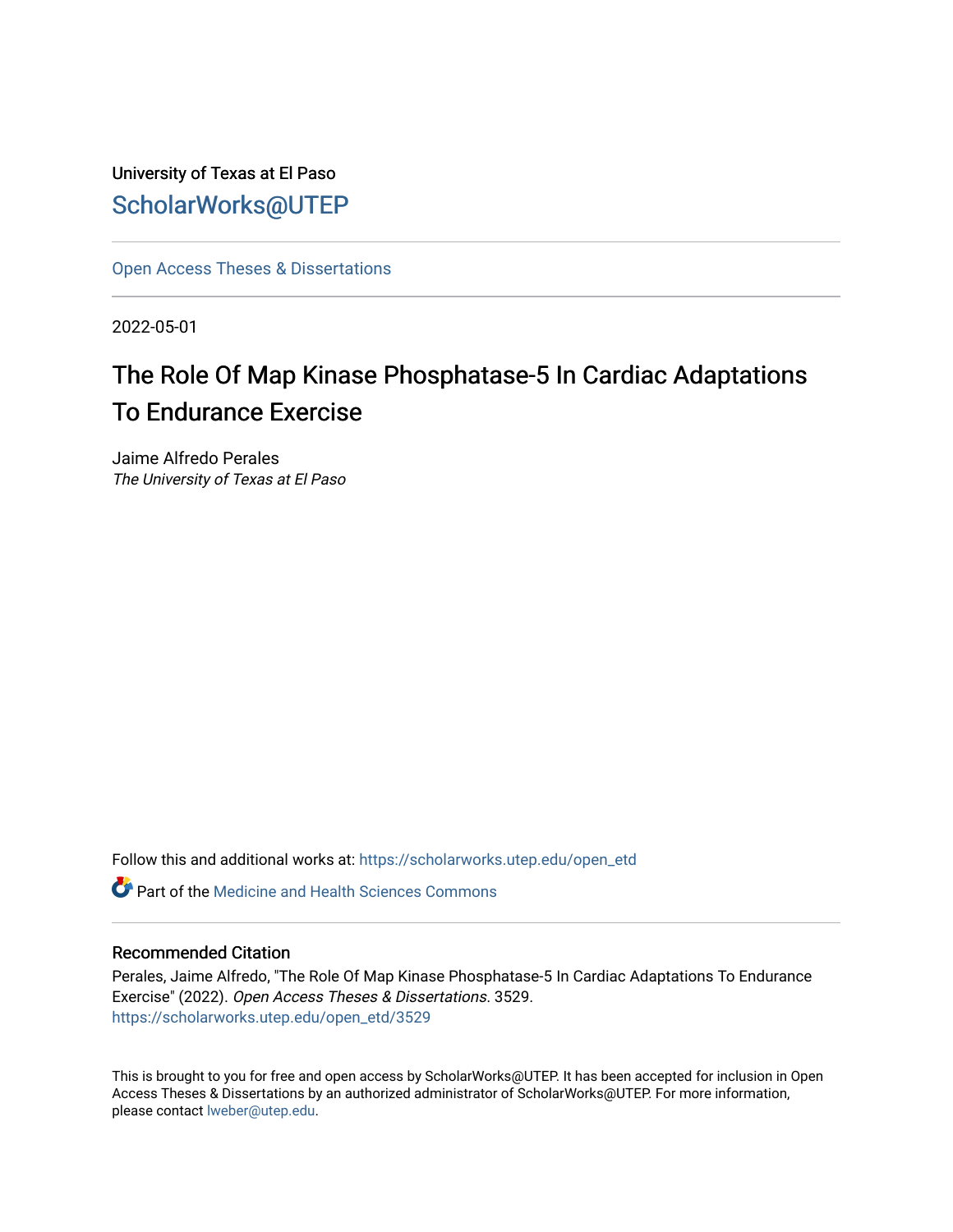# THE ROLE OF MAP KINASE PHOSPHATASE-5 IN CARDIAC ADAPTATIONS TO

# ENDURANCE EXERCISE

# JAIME ALFREDO PERALES

Master's Program in Kinesiology

APPROVED:

Kisuk Min, Ph.D., Chair

Sudip Bajpeyi, Ph.D.

Taslim A. Al-Hilal, Ph.D.

Stephen L. Crites, Jr., Ph.D. Dean of the Graduate School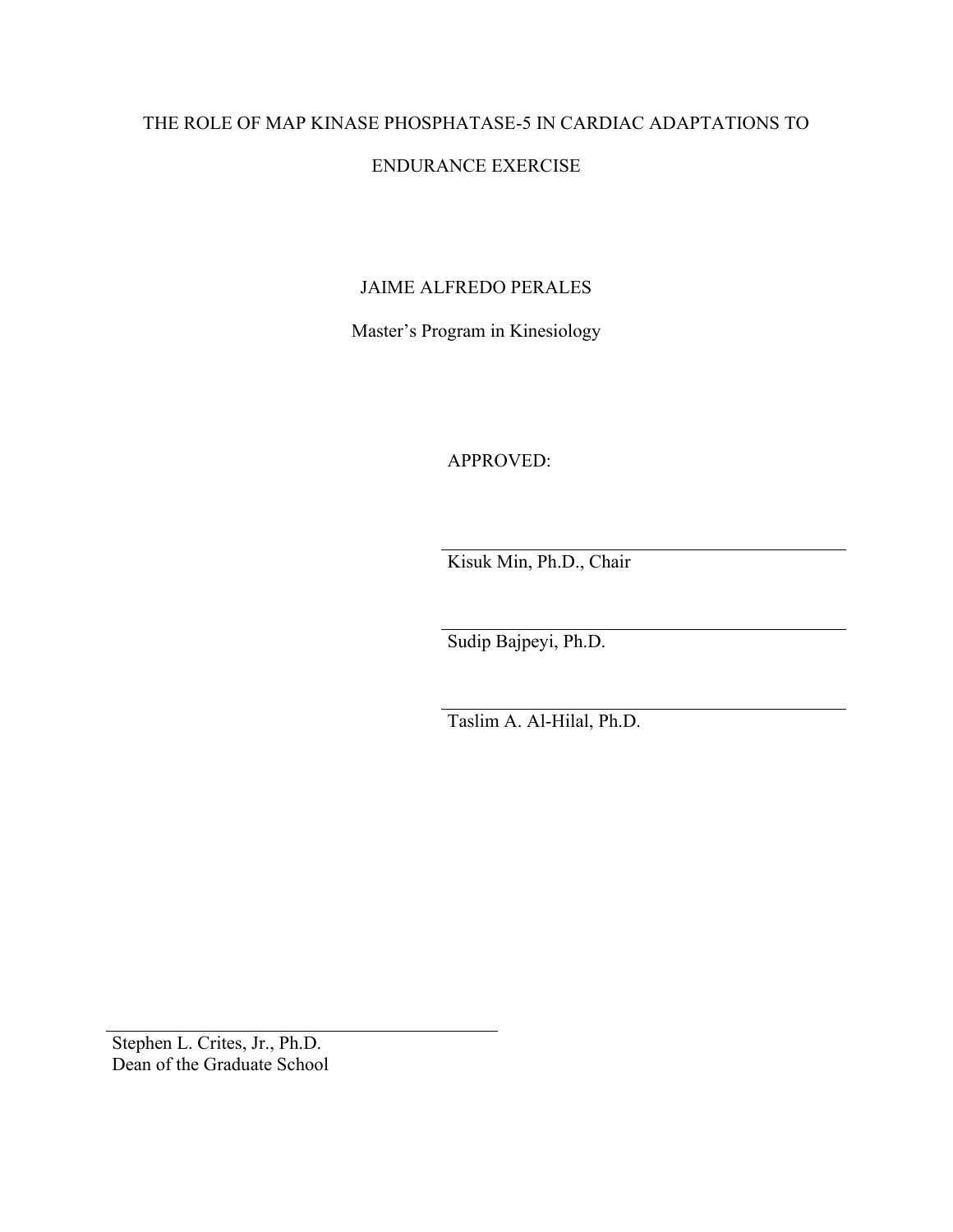Copyright ©

by Jaime Alfredo Perales 2022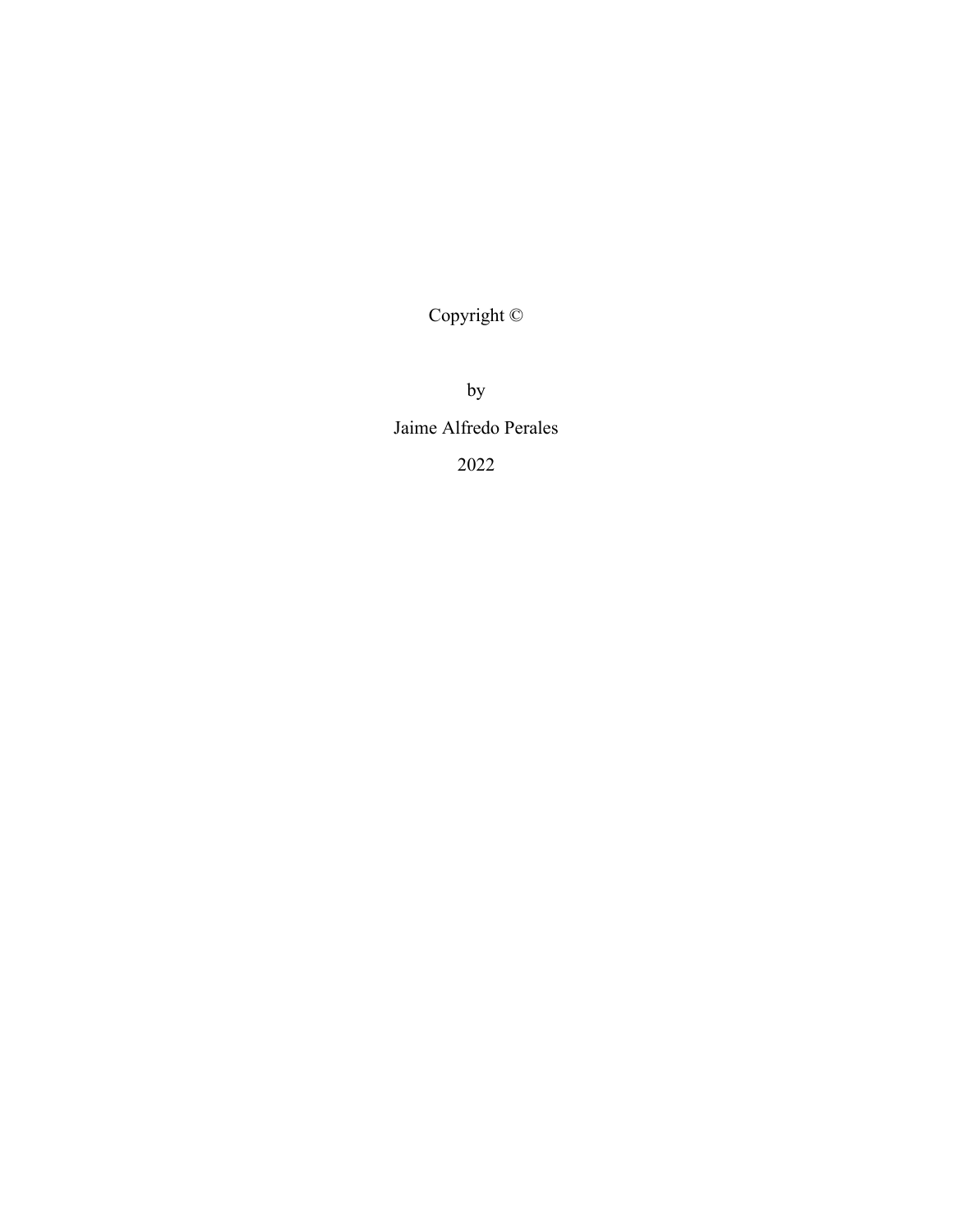## THE ROLE OF MAP KINASE PHOSPHATASE-5 IN CARDIAC ADAPTATIONS TO

## ENDURANCE EXERCISE

by

# JAIME ALFREDO PERALES, B.S

## THESIS

Presented to the Faculty of the Graduate School of

The University of Texas at El Paso

in Partial Fulfillment

of the Requirements

for the Degree of

## MASTER OF SCIENCE

Department of Kinesiology THE UNIVERSITY OF TEXAS AT EL PASO May 2022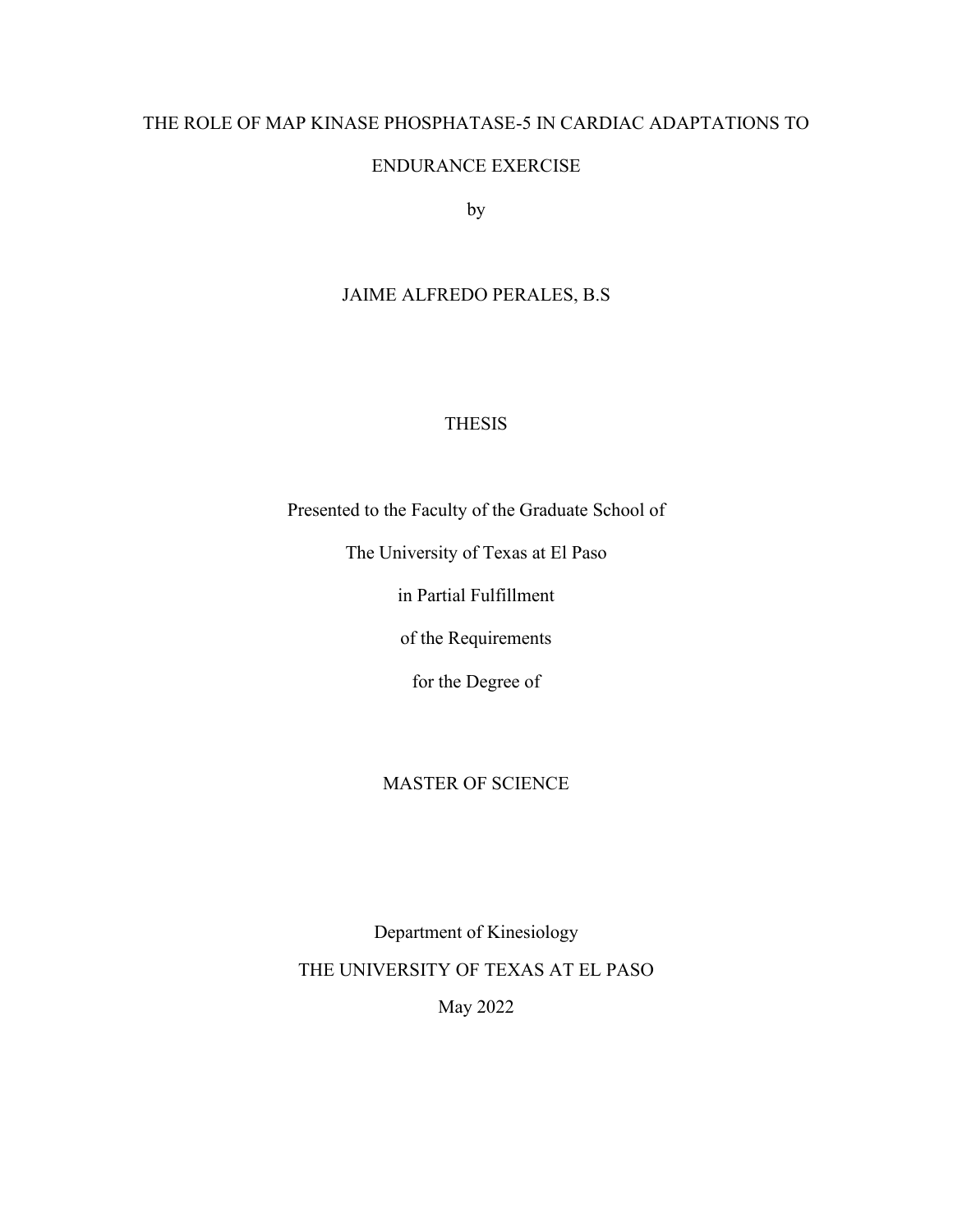# **Table of Contents**

<span id="page-4-0"></span>

| 1.3 Molecular Mechanisms and Endurance Exercise-Induced Cardiac Adaptations  3 |
|--------------------------------------------------------------------------------|
| 1.4 Mitogen-Activiated Protein Kinase (MAPK) and MAP Kinase Phosphatase        |
|                                                                                |
|                                                                                |
|                                                                                |
|                                                                                |
|                                                                                |
|                                                                                |
|                                                                                |
| 4.1 The Effect of MKP-5 on Activity of MAPKs in Endurance Exercised Hearts  13 |
| 4.2 The Effect of MKP-5 on Activity of Phosphoinositide 3-Kinase in Endurance  |
| 4.3 The Effect of MKP-5 on Activity of Protein Kinase-B in Endurance Exercised |
| 4.4 The Effect of MKP-5 on Activity of Mammalian Target of Rapamycin in        |
| 4.5 The Effect of MKP-5 on Activity of 4E-Binding Protein 1 in Endurance       |
|                                                                                |
|                                                                                |
|                                                                                |
| 5.3 PI3K/Akt/mTOR Pathway and Endurance Exercise-Induced Cardiac               |
| 5.4 MKP-5 Deficiency Enhances PI3K Phosphorylation in Endurance Exercised      |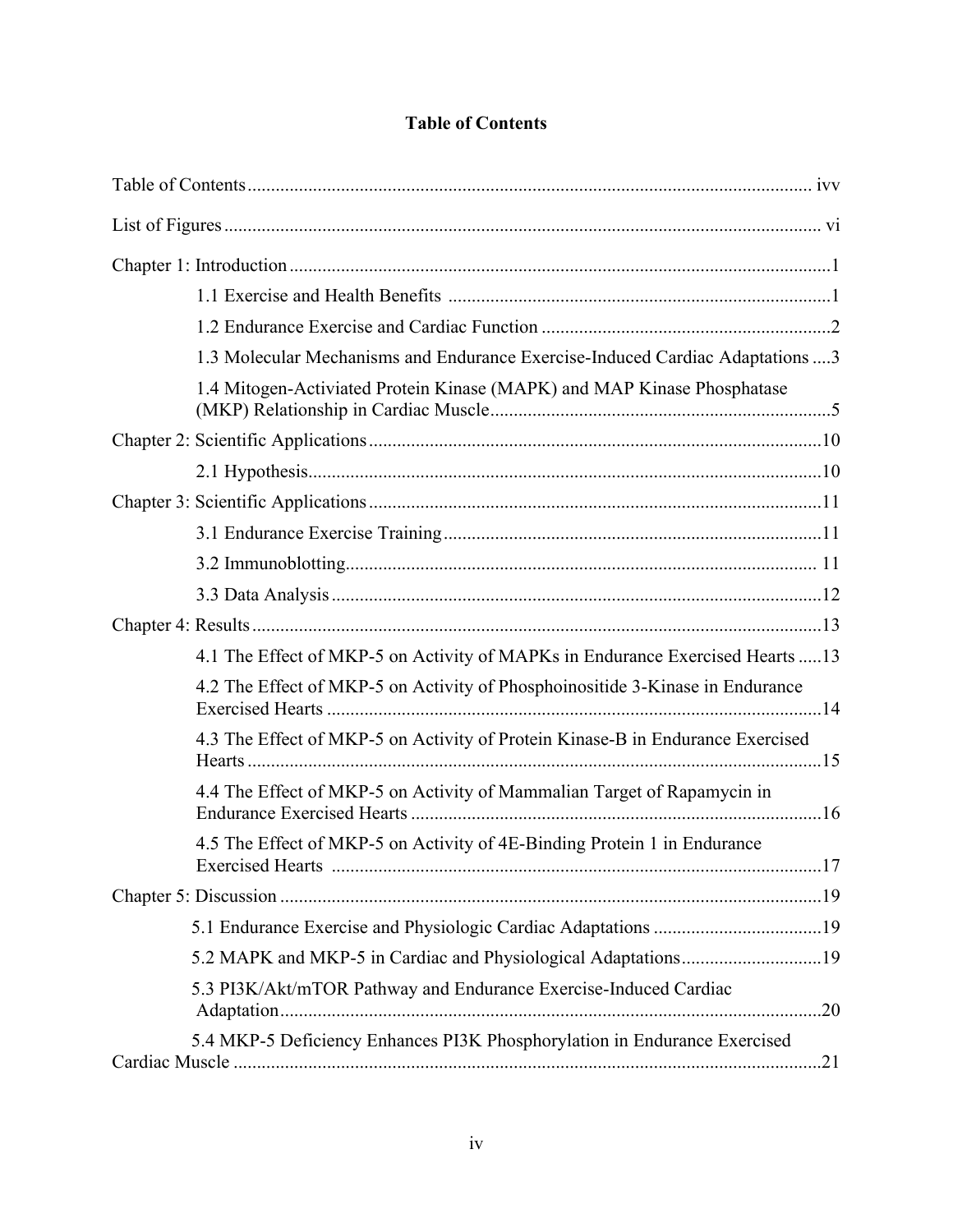| 5.5 MKP-5 Deficiency Increases Akt Activity in Endurance Exercised Cardiac   |  |
|------------------------------------------------------------------------------|--|
| 5.6 MKP-5 Deficiency Activates mTOR in Endurance Exercised Cardiac Muscle22  |  |
| 5.7 MKP-5 Deficiency Increases 4E-BPI Phosphorylation in Endurance Exercised |  |
|                                                                              |  |
|                                                                              |  |
|                                                                              |  |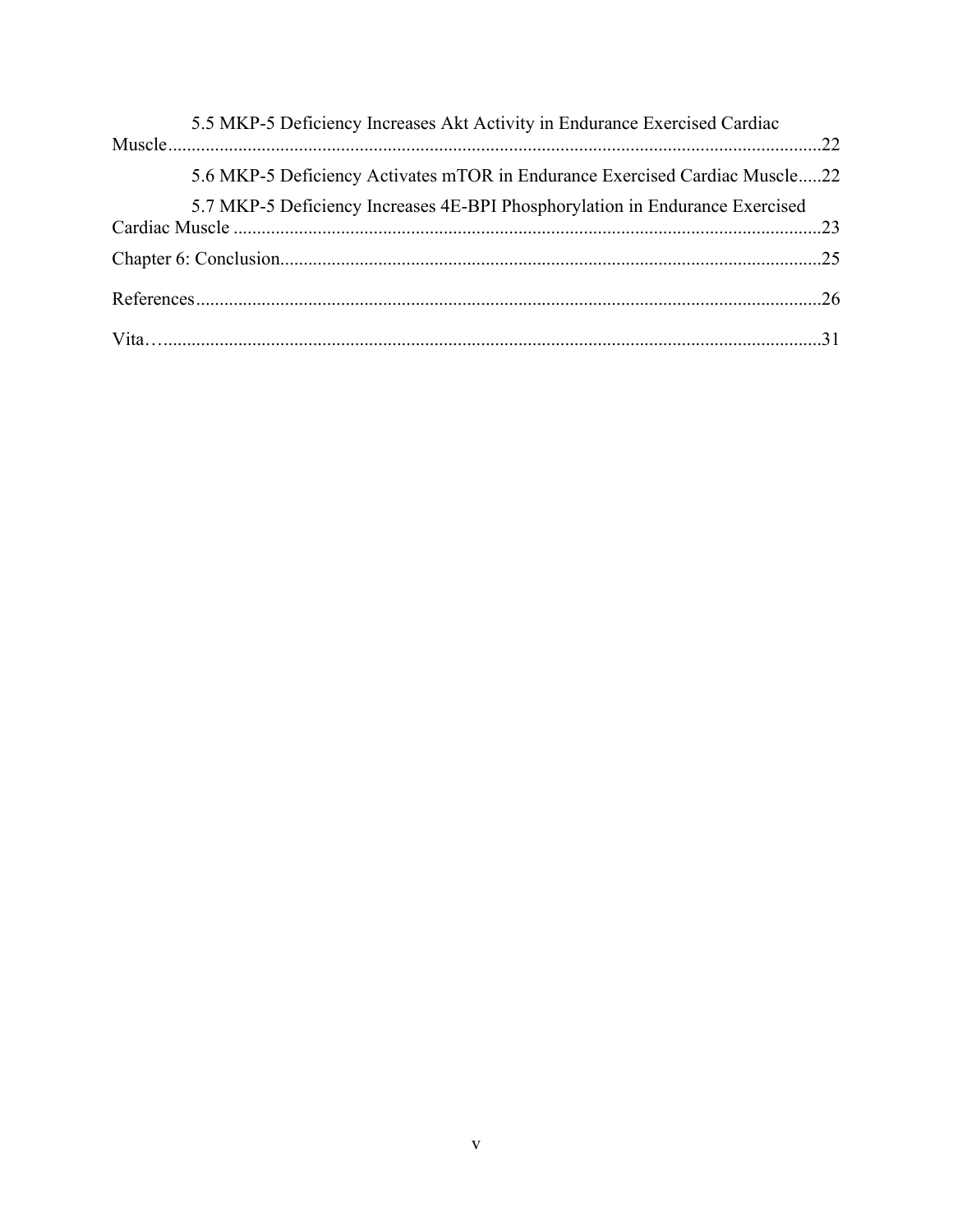# **List of Figures**

<span id="page-6-0"></span>

| Figure 6. MKP-5 Deficiency Exhibits Cardio Protection Against Cardiomyopathy    |  |
|---------------------------------------------------------------------------------|--|
| Figure 7. MKP-5 Inactivation in the Heart Improves Endurance Exercise Capacity9 |  |
|                                                                                 |  |
|                                                                                 |  |
|                                                                                 |  |
|                                                                                 |  |
|                                                                                 |  |
|                                                                                 |  |
|                                                                                 |  |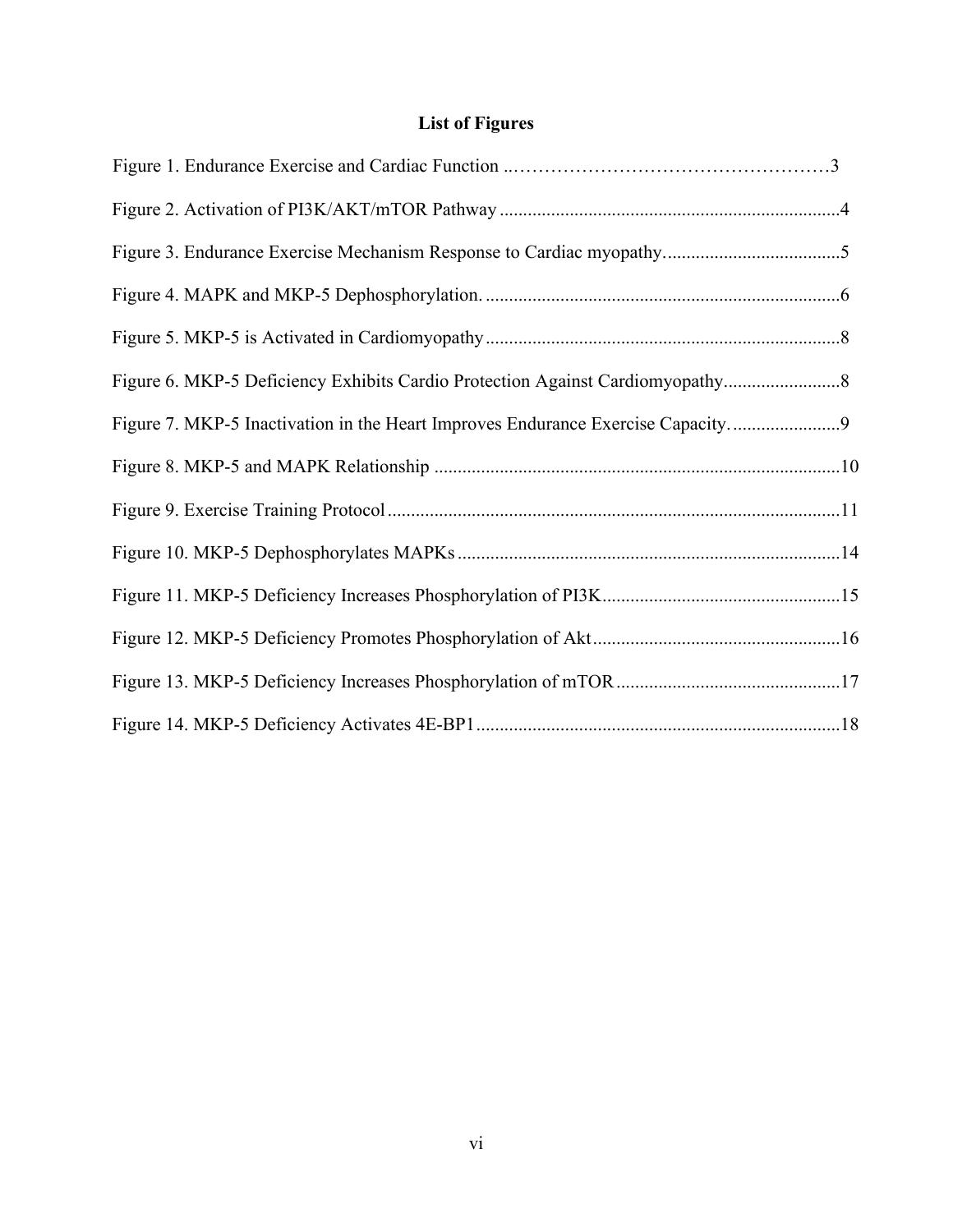#### <span id="page-7-0"></span>**Chapter 1: Introduction**

#### **1.1 Exercise and Health Benefits**

<span id="page-7-1"></span>Physical activity improves exercise capacity and physical fitness, leading to many health benefits [1]. Physical activity is defined as any form of muscular activity that results in energy expenditure above resting levels [2]. Exercise is a subcategory of physical activity that is planned, structured and repetitive with a goal of improving or maintaining physical fitness [2]. Physical fitness is defined as the ability to perform physical activity [2]. It has been well known that active individuals appear to have lower rates of all-cause mortality due to a decrease in chronic diseases, including cardiovascular disease [3]. A meta-analysis demonstrated that active individuals had a reduction in the risk of cardiovascular death by 35% and a decrease in the risk of all-cause death by 33% over 20 years [4]. Specifically, endurance exercise, also known as aerobic exercise, is effective in the prevention and treatment of cardiovascular diseases [5]. It has also been shown that regular engagement of endurance exercise not only reduces cardiovascular risk factors, but also obesity, abdominal fat and high blood pressure [3]. The types and characteristics of endurance exercise are often debated by medical professionals on physiological influence in specific populations. Endurance exercise is defined as exercise that is maintained by using oxygen delivered by the blood to the exercising muscles [6]. Endurance exercise utilizes the large muscle groups with alternate contraction and relaxation, forces to deep breath, heart to pump more blood with adequate tissue oxygenation, resulting in the improvement of cardiovascular functions [7]. A longitudinal study revealed that just  $5 \sim 10$  minutes of running per day at less than 6 mph was sufficient to reduce all-cause mortality by 38% [8], suggesting that regular endurance exercise contributes to a reduction in cardiovascular diseases and all-cause morbidity and mortality.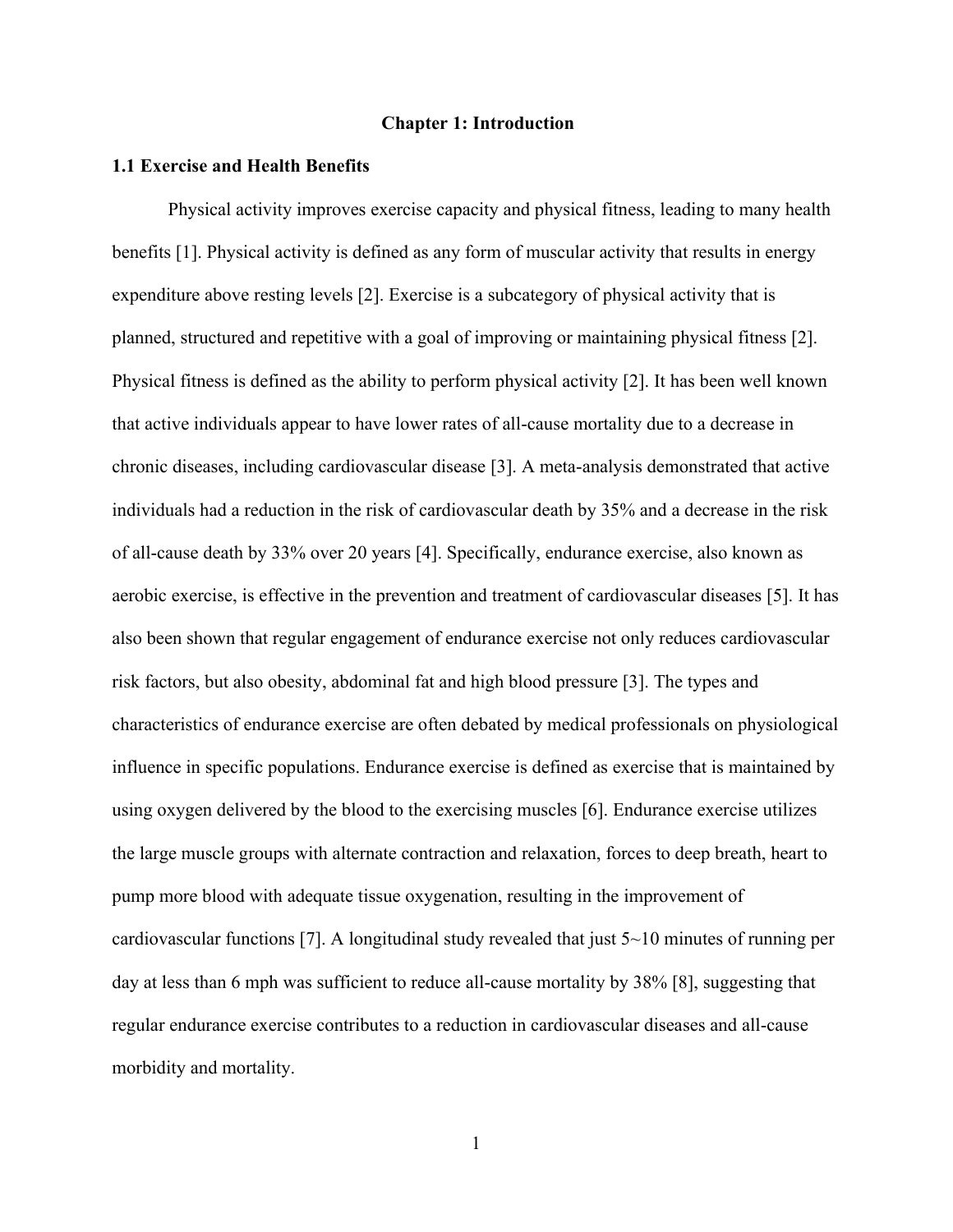#### **1.2 Endurance Exercise and Cardiac Function**

Substantial evidence has focused on the effects of endurance exercise on myocardial changes. The mammalian heart is primarily made of a thick muscle, which is responsible for pumping blood through the circulatory system and nutrient to organs and transporting carbon dioxide back to the lungs [9]. The heart displays remarkable plasticity in response to exercise, particularly endurance exercise [10]. Cardiac structure and morphology are profoundly altered following endurance exercise, as supported by initial evidence from cross-sectional studies reporting that hearts in endurance athletes are significantly larger than those of the general population [11]. Their hearts show increased ventricular chamber dimensions, wall thickness and mass due to the high endurance exercise volume [12-14]. The increased heart size and mass are called cardiac hypertrophy, which decreases ventricular wall stress and maintains or even augments cardiac pump function [9]. The cardiac hypertrophy is a mild form of growth characterized by a 10~20% increase in heart weight normalized to body weight [15]. This cardiac morphological adaptation to endurance exercise results in enhanced cardiac function, such as myocardial contractility, leading to increased cardiac output [16, 17]. Cardiac output is the amount of blood pumped by the left ventricle per one minute. Cardiac output is determined by stroke volume and heart rate. Both stroke volume and heart rate increase during endurance exercise. Although an increase in heart rate is responsible for most cardiac output augmentation during endurance exercise, maximal heart rate is unaltered, or even slightly decreased [18].

The increase in cardiac output after endurance exercise is mainly a result of a larger stroke volume due to an increase in left ventricle end-diastolic volume and a decrease in endsystolic volume [10]. The increase in cardiac output after endurance exercise is a nearly universal finding in studies in healthy individuals and is arguably the most studied effect [10,

2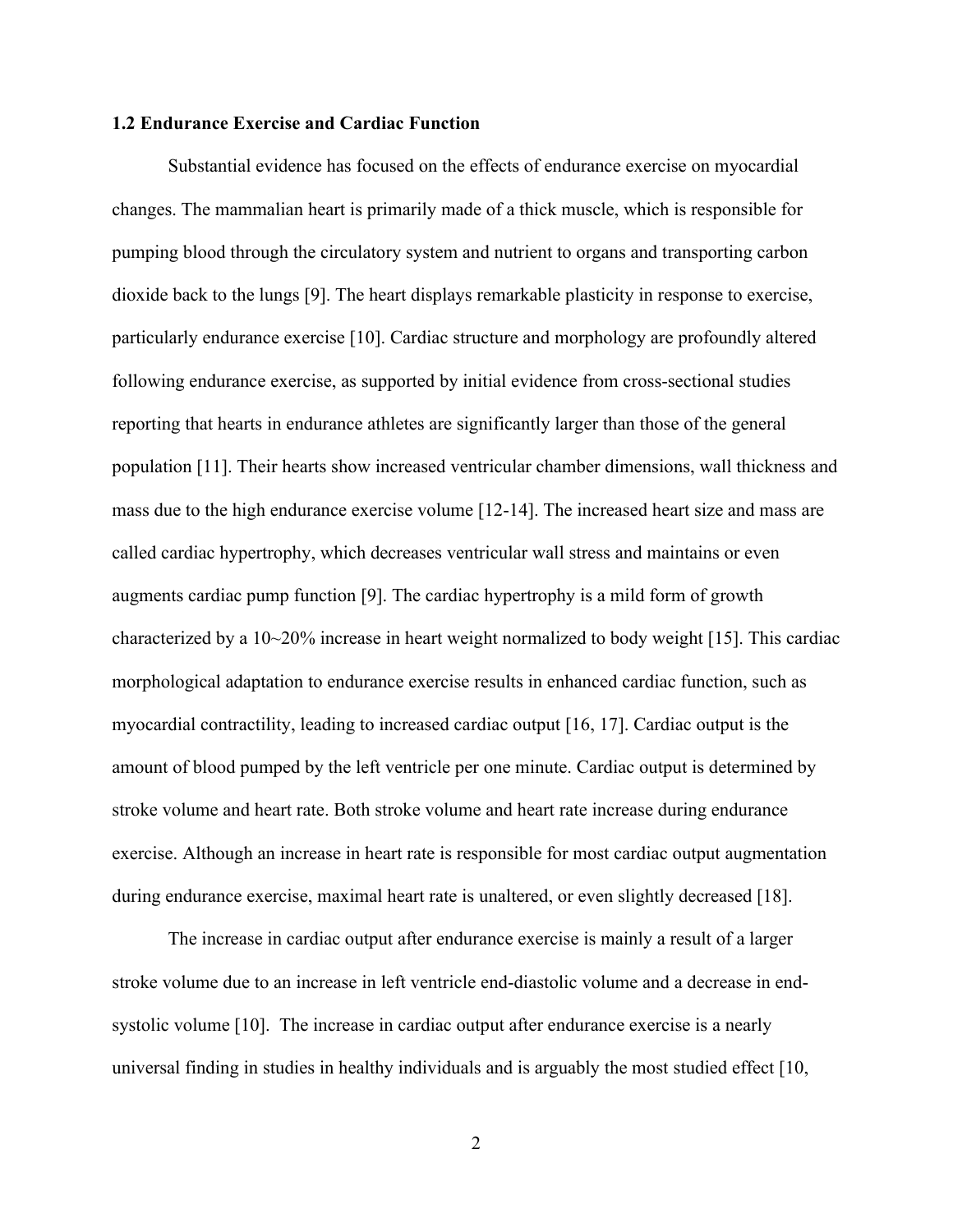19]. The increased heart size and mass induced by endurance exercise led to increased cardiac output during exercise, facilitating a significantly higher maximal oxygen consumption [20]. The enhanced cardiac function following endurance exercise improves a transport of blood and oxygen to skeletal muscles, leading to increased exercise capacity [21].



**Figure 1**. According to literature, endurance exercise provides substantial beneficial components to physiological change within the body [12-14]. Increases in cardiac function primarily, is one of the key factors to increase in exercise capacity.

#### **1.3 Molecular Mechanisms and Endurance Exercise-Induced Cardiac Adaptations**

Endurance exercise has been established to activate specific pathways, which facilitate cardiac adaptation and cardiac benefits. Specifically, phosphoinositide 3-kinase (PI3K)-protein kinase B(Akt)-mammalian target of rapamycin (mTOR) pathways is activated in cardiac muscle during and/or following endurance exercise, leading to cardiac growth and enhanced cardiac function [22]. PI3K has been known as a critical mediator of cardiac adaptation in response to endurance exercise [23]. The PI3K is composed of separate regulatory (p85) and catalytic (p110  $\alpha$ ,  $\beta$ , or  $\delta$ ) subunits [24]. The p110 $\alpha$  is robustly expressed in the heart [25]. Importantly, PI3K is activated in the heart during endurance exercise and the activation of PI3K is also cardioprotective against cardiomyopathy [26, 27]. Akt, also known as protein kinase B, is an effector kinase downstream of PI3K and plays a key role in cardiac adaptation to exercise [28].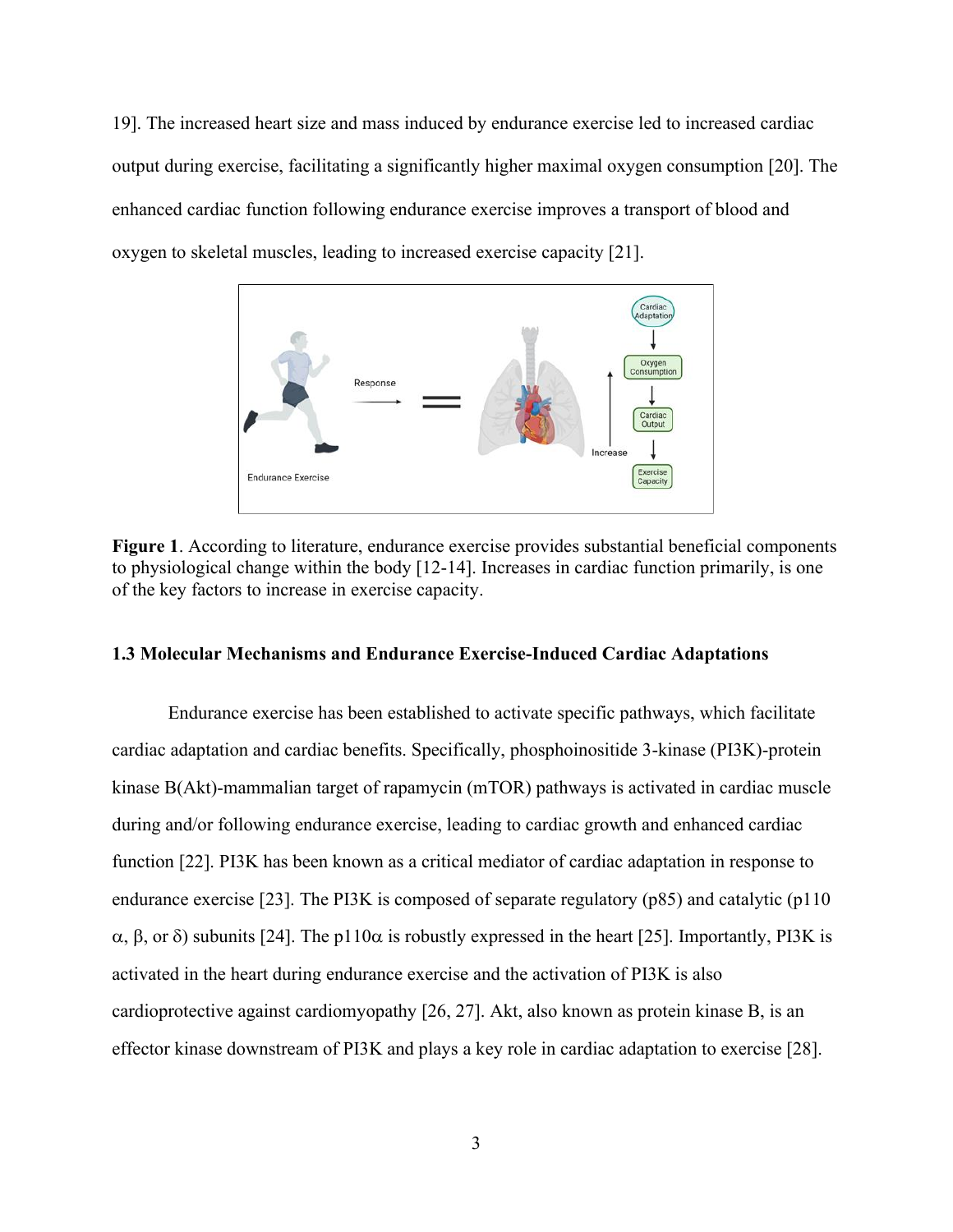There are three isoforms (Akt1, Akt2, and Akt3) of Akt. The Akt1 and Akt2 are abundantly expressed in the heart [29]. Activated Akt phosphorylates a variety of intracellular substrates that regulate growth, metabolism, and survival. Specifically, activation of Akt leads to myocardial hypertrophy with enhanced cardiac function [30], whereas disruption of Akt signaling inhibits exercise-induced hypertrophy [28]. Indeed, Akt knockout mice showed a blunted hypertrophic response to swim training [28]. mTOR is serine/threonine protein kinase in the PI3K-related protein kinases family, which senses various environmental and intracellular changes, including nutrient availability, and energy status [31]. Thus, mTOR regulates cell growth, differentiation, autophagy, cell survival, and metabolism [32]. mTOR constitutes the catalytic subunit of two distinct complexes known as mTOR complex: mTORC1 and mTORC2 [32]. Activated mTOR regulates two targets involved in the regulation of protein translation, including 4E-binding protein-1 (4E-BP1) and p70 ribosomal S6 protein kinase (p70S6K) [33]. mTOR has been proven to have an essential role in exercise-induced cardiac hypertrophy [34, 35]. mTOR is highly phosphorylated in the myocardium after long-term moderate endurance exercise, whereas mTOR inhibitor, rapamycin, diminishes exercise-induced cardiac hypertrophy [36].



**Figure 2.** Activation of PI3K/Akt/mTOR provides well-supported Cardiac Benefits. Cardiac Function, Protection and Cell Capacity are enhanced with activation due to Endurance Exercise [26, 27, 29].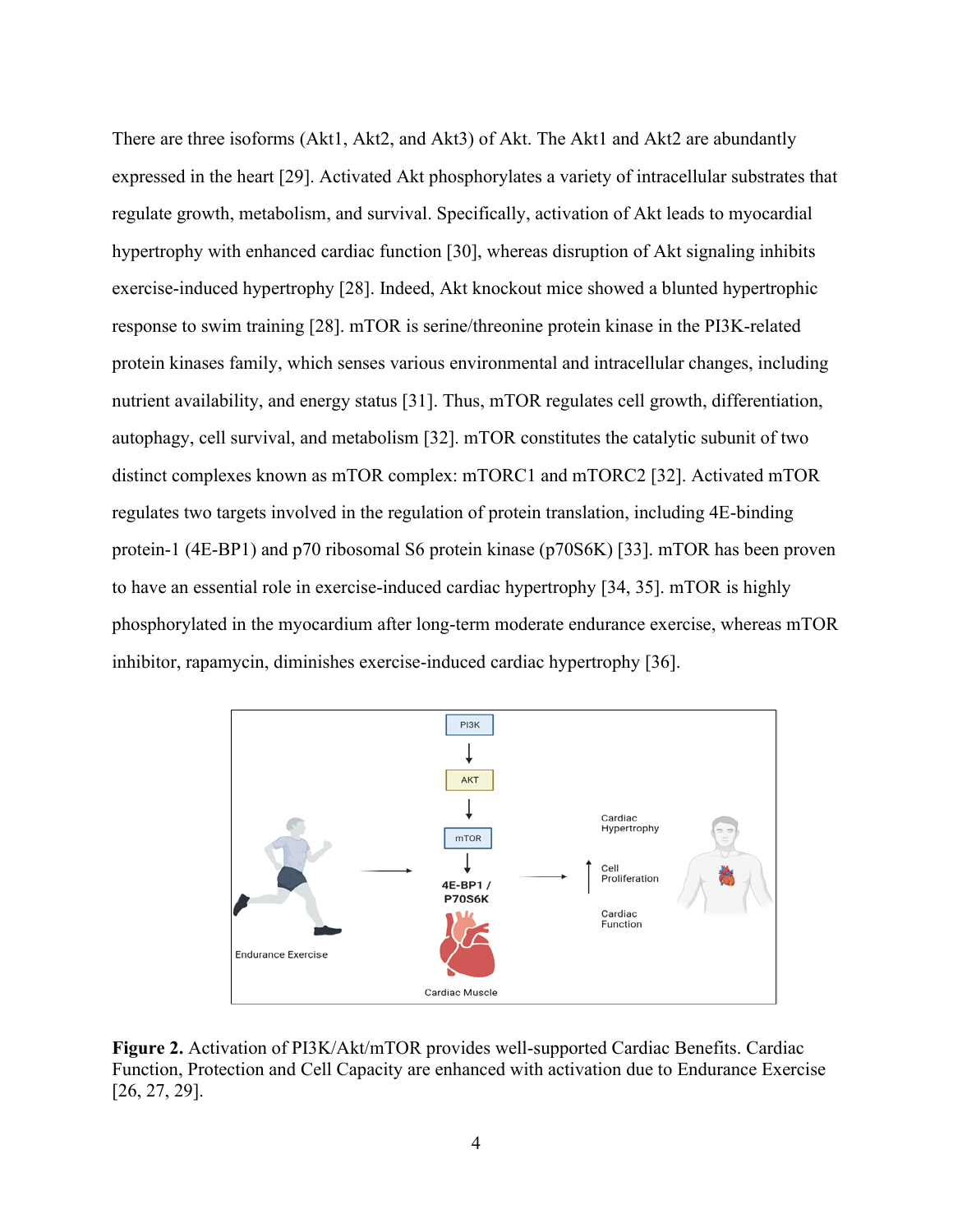Interestingly, additional molecular mechanisms involved within endurance exercise continue to be researched as to responses of not only cardiac function but also hyper/hypo generative activity. In recent studies related to endurance exercise mechanisms, it has been proposed that endurance exercise during cardiomyopathy, can show both positive and negative results towards cardiac myopathy populations [57]. Studies suggest intensity, duration and application of endurance exercise provides mechanisms in restrictive cardiomyopathy populations to show a variety of results alluding to exercise [57].



Figure 3. The responses and mechanisms of endurance exercise still remains an unclear application to cardiac myopathy. Although variation of exercise has been shown to provide positive/negative results. Exercise has been seen to be a positive regulator of cardiac health regardless of mechanism.

#### **1.4 Mitogen-Activated Protein Kinase (MAPK) and MAP Kinase Phosphatase (MKP)**

#### **Relationship in Cardiac Muscle**

Growing evidence shows that the MAPK plays an important role in the regulation of PI3K/Akt/mTOR pathway [37-39]. The MAPKs are highly conserved serine/threonine protein kinases that participate in a multitude of signal transduction pathways [40]. MAPKs are activated by a wide variety of extracellular stimuli, including mitogens, growth factors, cytokines, and cellular stresses associated with physiological mechanisms [41]. The MAPK family includes p38 MAPK, c-Jun NH2-terminal kinases (JNKs), and extracellular signal-regulated kinases 1 and 2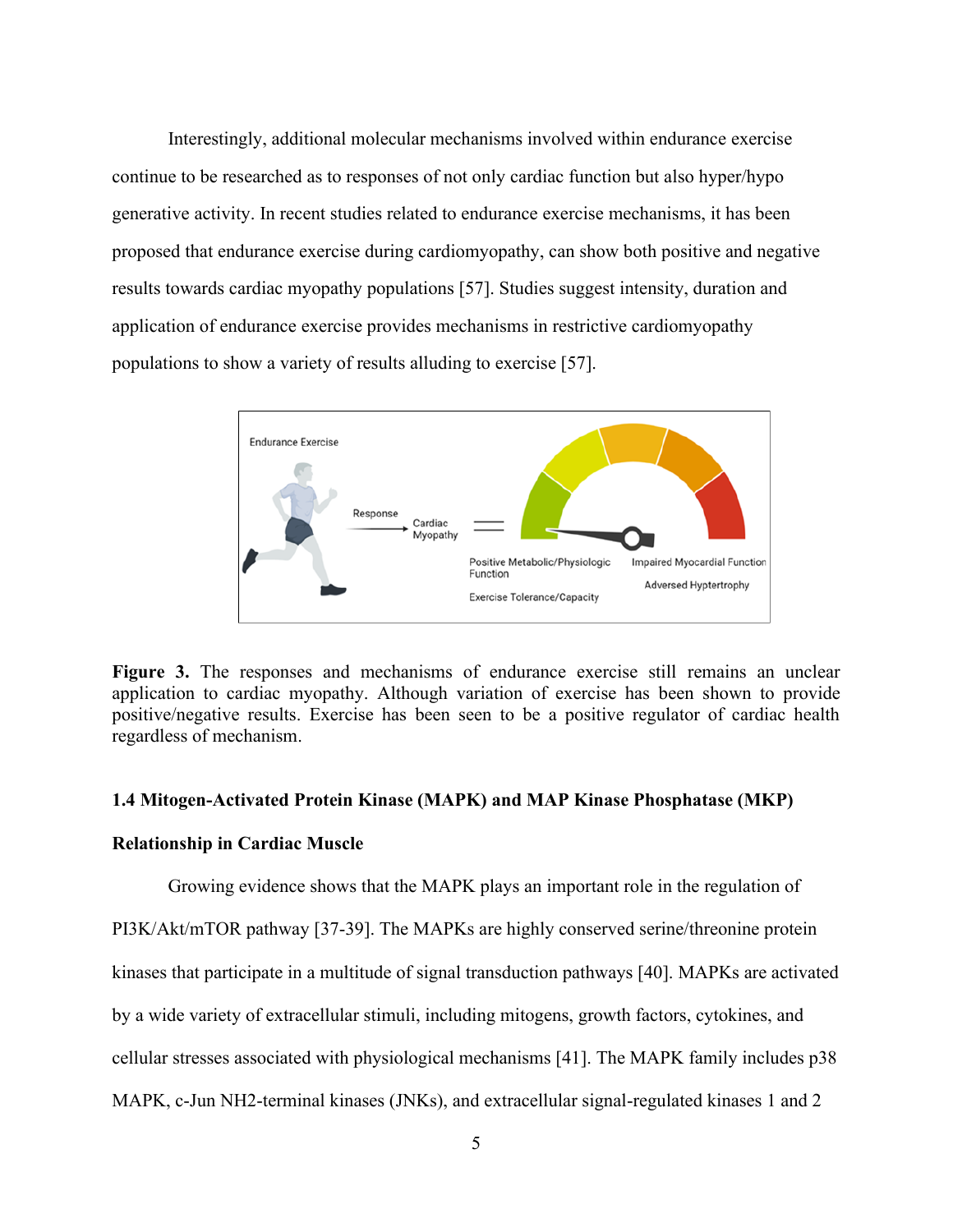(ERK1/2) [42]. It has been reported that the MAPKs are activated in cardiac muscle in response to exercise, facilitating cardiac benefits and adaptation [43-45]. According to literature, it has been found that activation of the MAPK PI3K/AKT/mTOR pathways along with the p38/JNK/ERK1/2 kinases due to endurance exercise have both benefits in cardiac and skeletal muscle [53, 54]. In where cardiac/skeletal benefits include: improvements in fuel homeostasis, cell proliferation, muscular hypotrophy and prevention of atrophy [21]. The level of p38 MAPK phosphorylation is increased in response to endurance exercise, stimulating mitochondrial biogenesis [43]. Chronic low-intensity exercise upregulates JNK phosphorylation in the heart and improves ejection fraction [46, 47]. Increased ERK1/2 expression improves oxygen consumption during treadmill exercise [48]. The activity of MAPKs is regulated by both MAPK kinases (MKKs) and MAP kinase phosphatases (MKPs) through phosphorylation events [49]. Specifically, The MKPs constitute one group of the dual-specificity phosphatases (DUSPs) that exhibit the capacity to dephosphorylate MAPKs on regulatory threonine and tyrosine residues (Figure 4) [49, 50].



**Figure 4**. MKP dephosphorylates the regulatory tyrosine and threonine residue on MAPK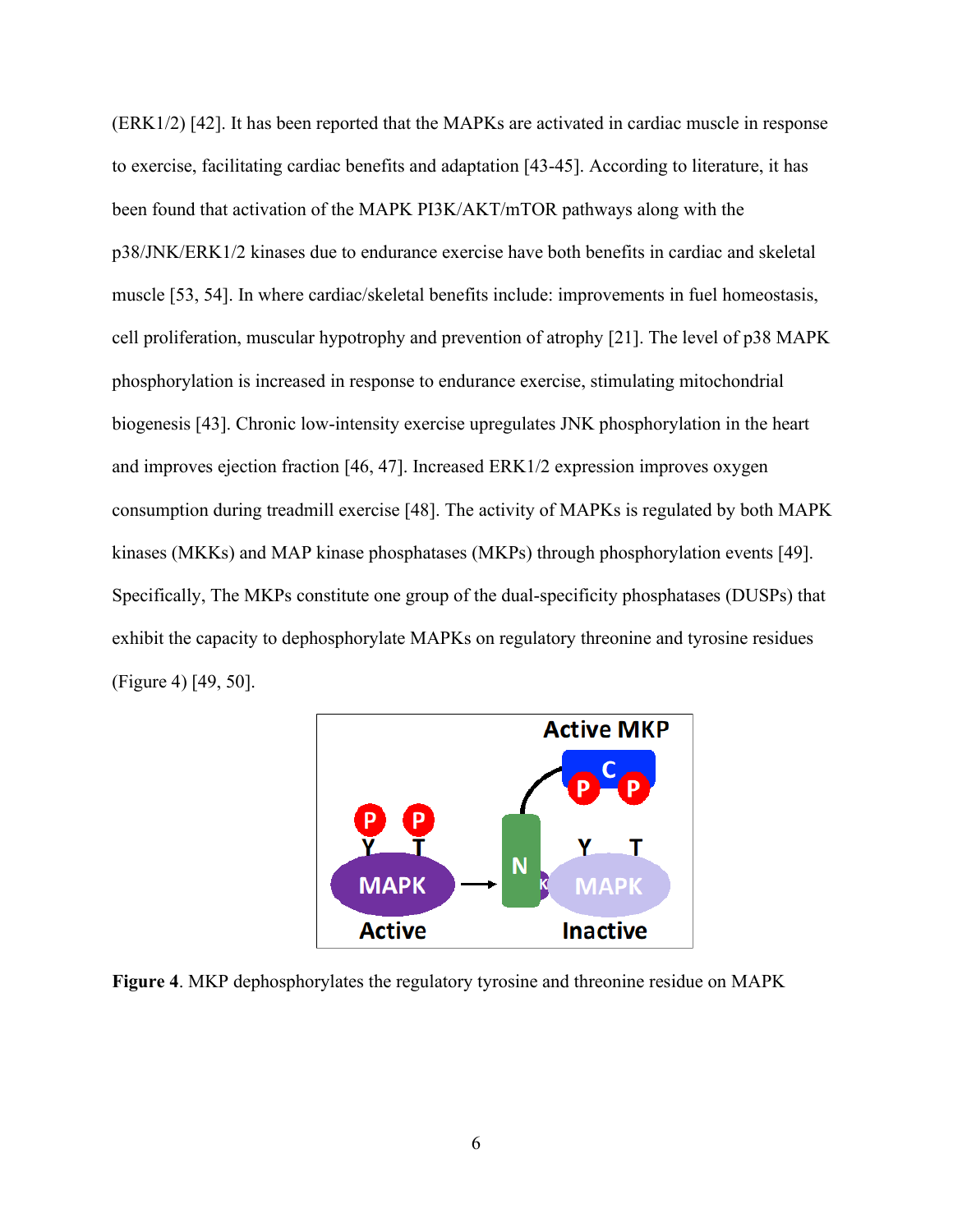There are 10 MKPs that preferentially regulate the activity of MAPKs depending on cellular stress [49]. Among the MKPs, MKP-5 is highly expressed in cardiac and skeletal muscle, suggesting that it plays an important functional role in the muscle metabolisms [40, 51]. MKP-5 has been shown to regulate regenerative myogenesis in response to muscle injury through activation of muscle stem cells, satellite cells [50]. MKP-5 inactivation also exhibited enhanced myofiber survival through mitochondrial-mediated apoptosis [40]. Recently our group demonstrated that MKP-5 gene expression is significantly increased in the heart of mice subjected to transverse aortic constriction (TAC), which causes pressure overload-induced cardiomyopathy (Figure 5) [51]. Remarkably, we discovered that the heart of MKP-5-deficient mice (Mkp-5<sup>-/-</sup>) completely preserves cardiac function against the cardiomyopathy (Figure 6). Our findings suggest that MKP-5 may represent a novel therapeutic target against heart disease.

Guided by our data, we asked whether MKP-5 can contribute to improvement of cardiac function. Since enhancement of cardiac function is required to perform endurance exercise [52], endurance exercise capacity was measure with progressive exercise stress test following endurance exercise. Interestingly, Mkp- $5^{-/-}$  mice exhibited significantly improved endurance exercise capacity (Figure 7). Our preliminary data indicates that MKP-5 may play a decisive role in cardiac adaptation to endurance exercise, leading to enhanced endurance exercise capacity. Although MAPKs are involved in the PI3K/AKT/mTOR pathways and/or cardiac adaption to exercise, the mechanisms of whether MKP-5-mediated MAPKs activate PI3K/AKT/mTOR pathway has not been explored in the cardiac muscle.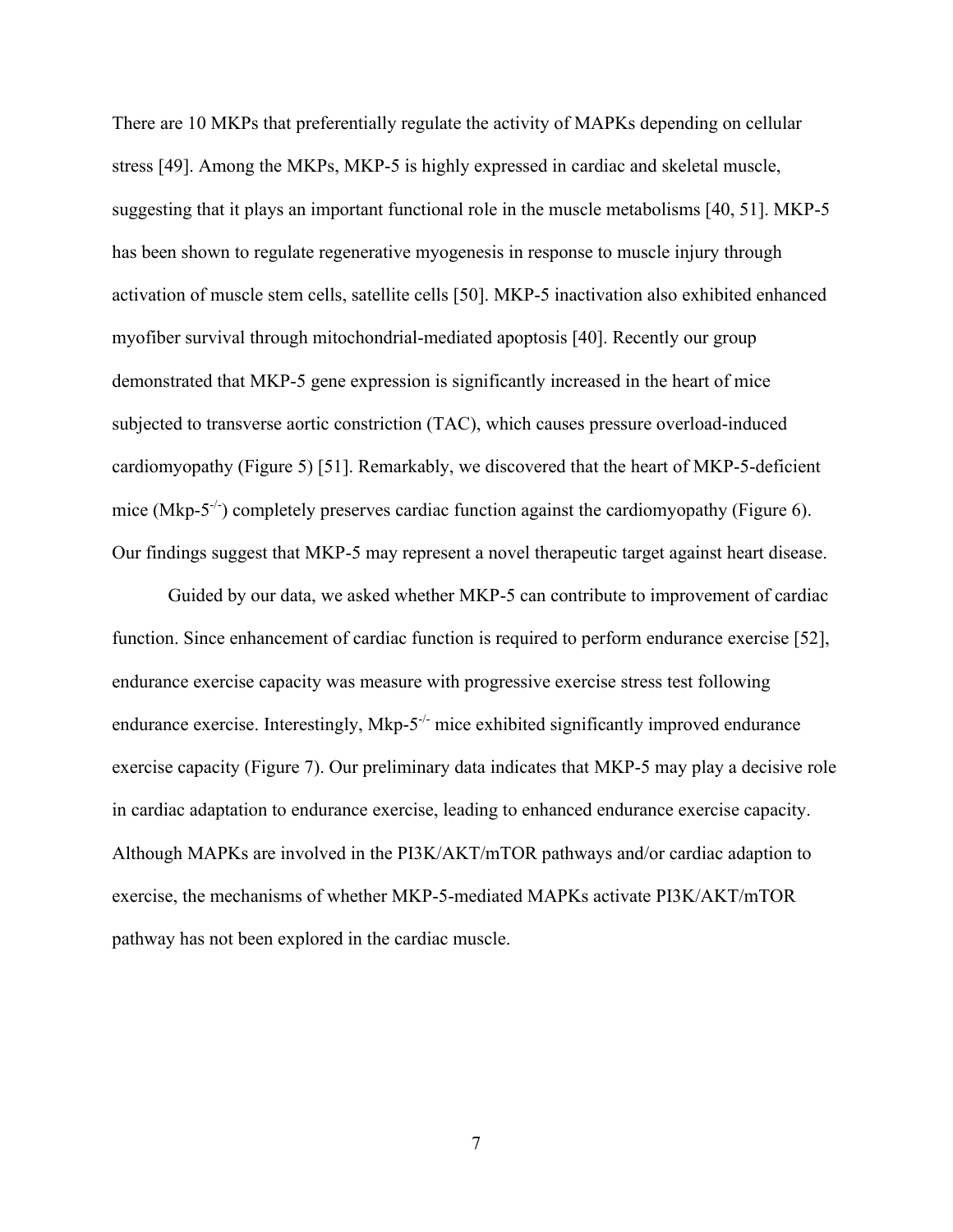

**Figure 5.** MKP-5 is activated in cardiomyopathy [53]. Relative mRNA expression of MKP-5 in cardiac muscle of wild type (C57BL-6J) mice was measured at 4 weeks after sham and transverse aortic constriction (TAC). Results are the mean  $\pm$  SEM and were analyzed by unpaired t-test (n=5 per group).



Figure 6. MKP-5 deficiency exhibits cardio protection against cardiomyopathy [53]. (A) Echocardiographic images, (B) ejection fraction and (C) fractional shortening of Mkp- $5^{+/+}$  and Mkp-5<sup>-/-</sup> mice at 4 weeks after sham and TAC. Results are the mean  $\pm$  SEM and were analyzed by 2-way ANOVA and Tukey's multiple comparison test (n=9 for Sham; n=10 for TAC per group).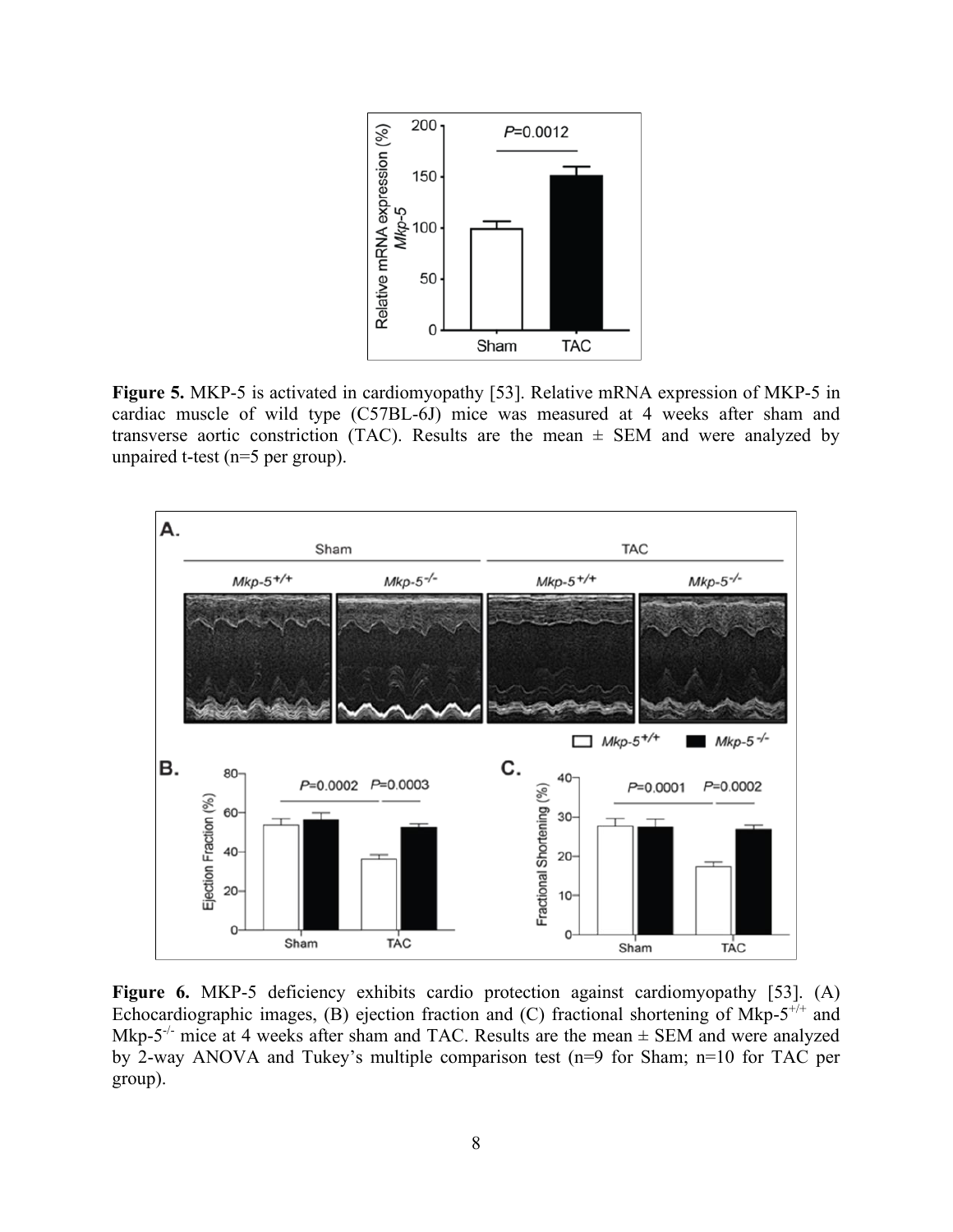

**Figure 7.** MKP-5 inactivation in the heart improves endurance exercise capacity. Endurance exercise capacity was measured by a graded increase in treadmill speed until exhaustion. Results are the mean  $\pm$  SEM and were analyzed by unpaired t-test (n=5 per group).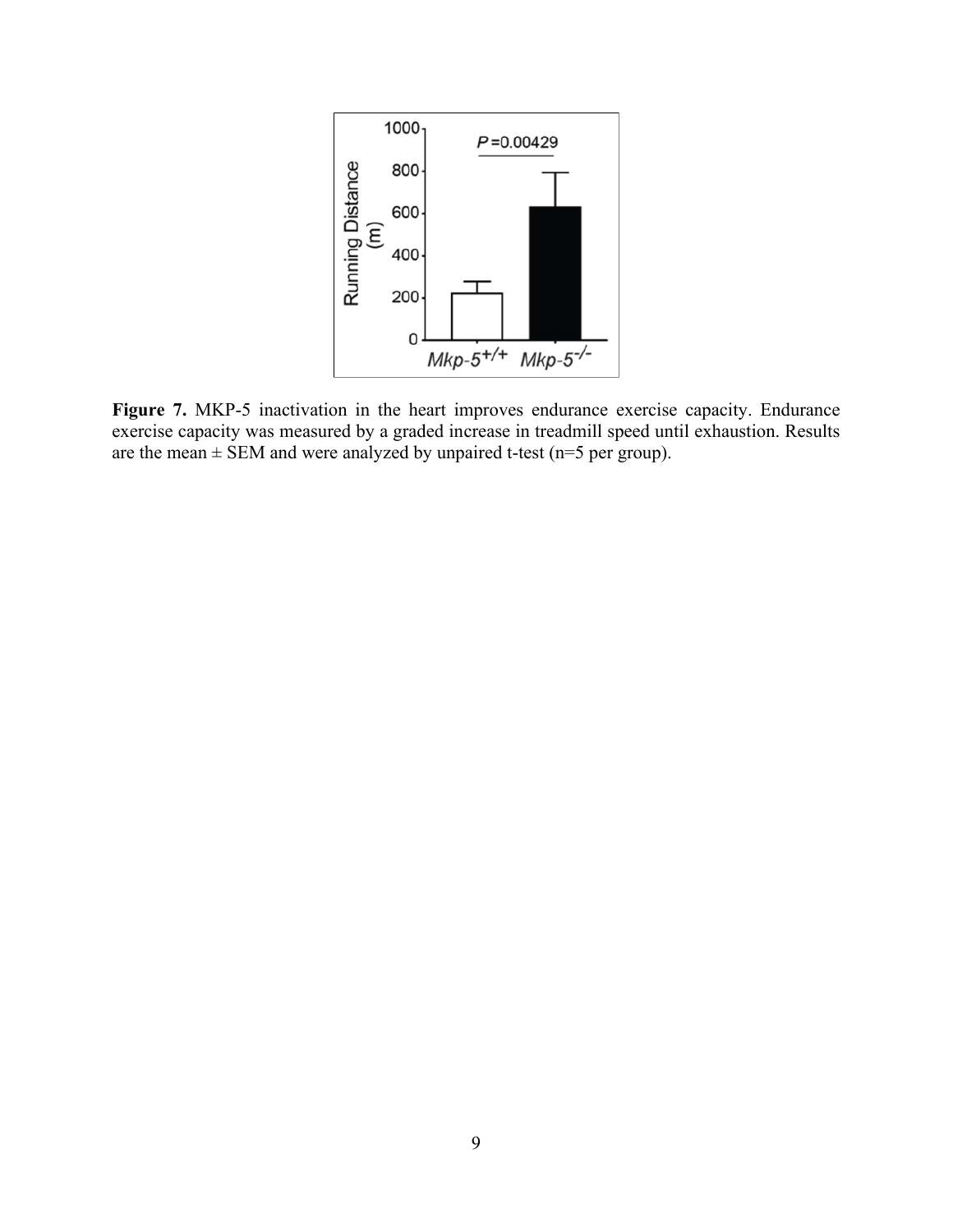#### **Chapter 2: Scientific Applications**

## <span id="page-16-1"></span><span id="page-16-0"></span>**2.1 Hypothesis**

Based on our findings, preliminary data, and literature reviews, the objective of this project is to investigate whether MKP-5 plays a role in facilitating cardiac adaptation to endurance exercise. Our central hypothesis is that MKP-5-mediated MAPK activity is involved in cardiac adaptation to endurance exercise via PI3K/AKT/mTOR pathway (Figure 8).



**Figure 8.** Hypothesis. Endurance exercise promotes cardiac adaptation, improving endurance exercise capacity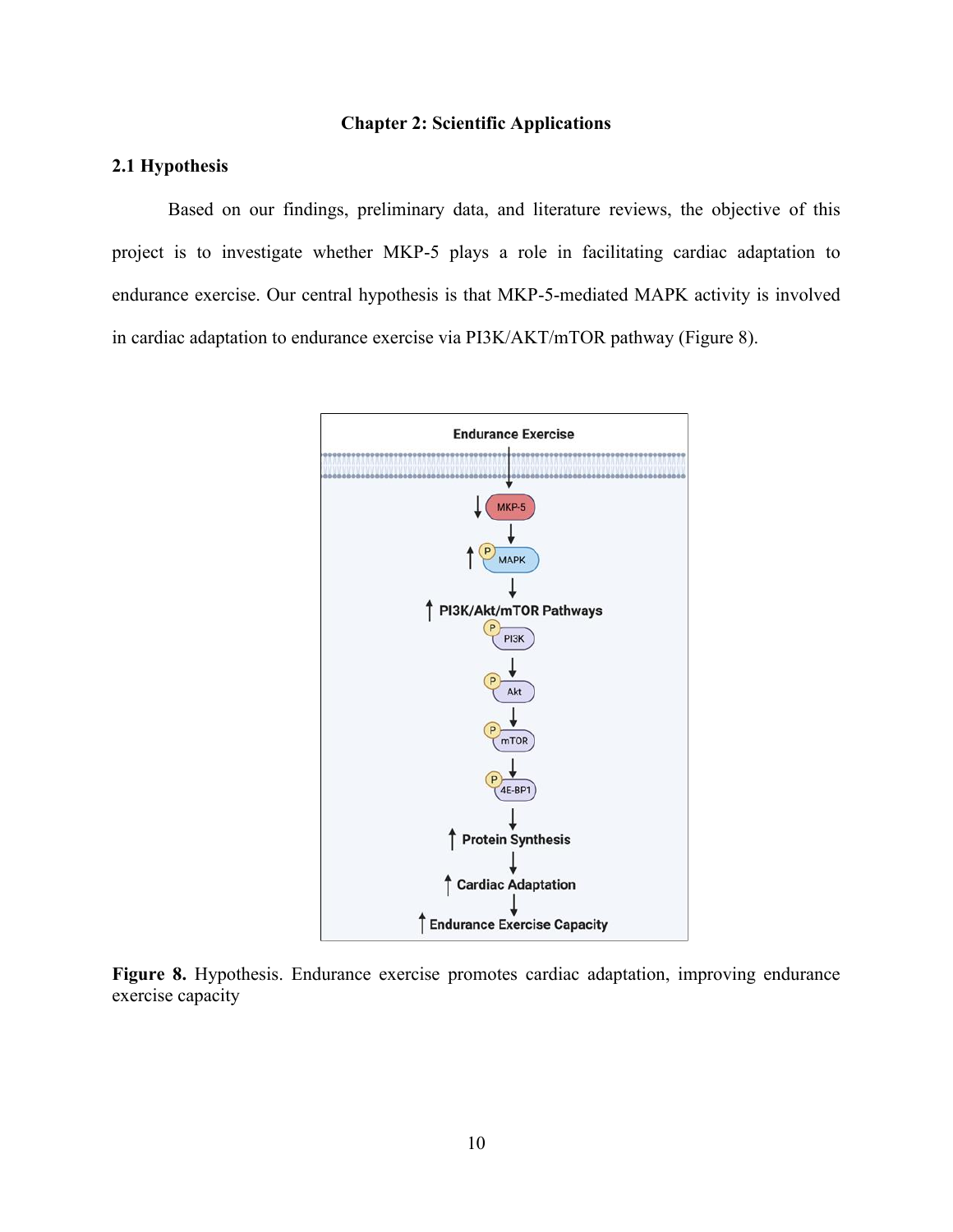#### **Chapter 3: Materials and Methods**

#### **3.1 Endurance Exercise Training**

To investigate the role of MKP-5 in cardiac adaptation to endurance exercise, Mkp- $5^{+/+}$ and Mkp- $5^{-/-}$  mice were subjected to endurance exercise. 8-week-old male mice were habituated to running in a rodent treadmill by increasing the duration and speed of running for 5 consecutive days. After the habituation, the mice were rested for 2 days and then performed 5 consecutive days of treadmill running for 60 min/day at 15 m/min and 0% grade. This exercise intensity is known to maintain 70~75% of VO2max [54]. After performing the exercise training protocol, we performed a progressive exercise stress test in day 6. In this test, treadmill speed was gradually increased from 2 m/min to 6 m/min every 5 minutes until the point of exhaustion. Mice were considered exhausted when they could no longer move forward from behind of the lane for 5 consecutive seconds three times or 10 consecutive seconds once without attempting to run on the treadmill again. Then, the running distance was calculated.



**Figure 9.** Endurance exercise training and progressive exercise test protocol

#### **3.2 Immunoblotting**

The left ventricle of cardiac muscle was collected from Mkp- $5^{+/+}$  and Mkp- $5^{-/-}$  mice at 48 hours after endurance exercise training and test. The cardiac muscle tissues will be used for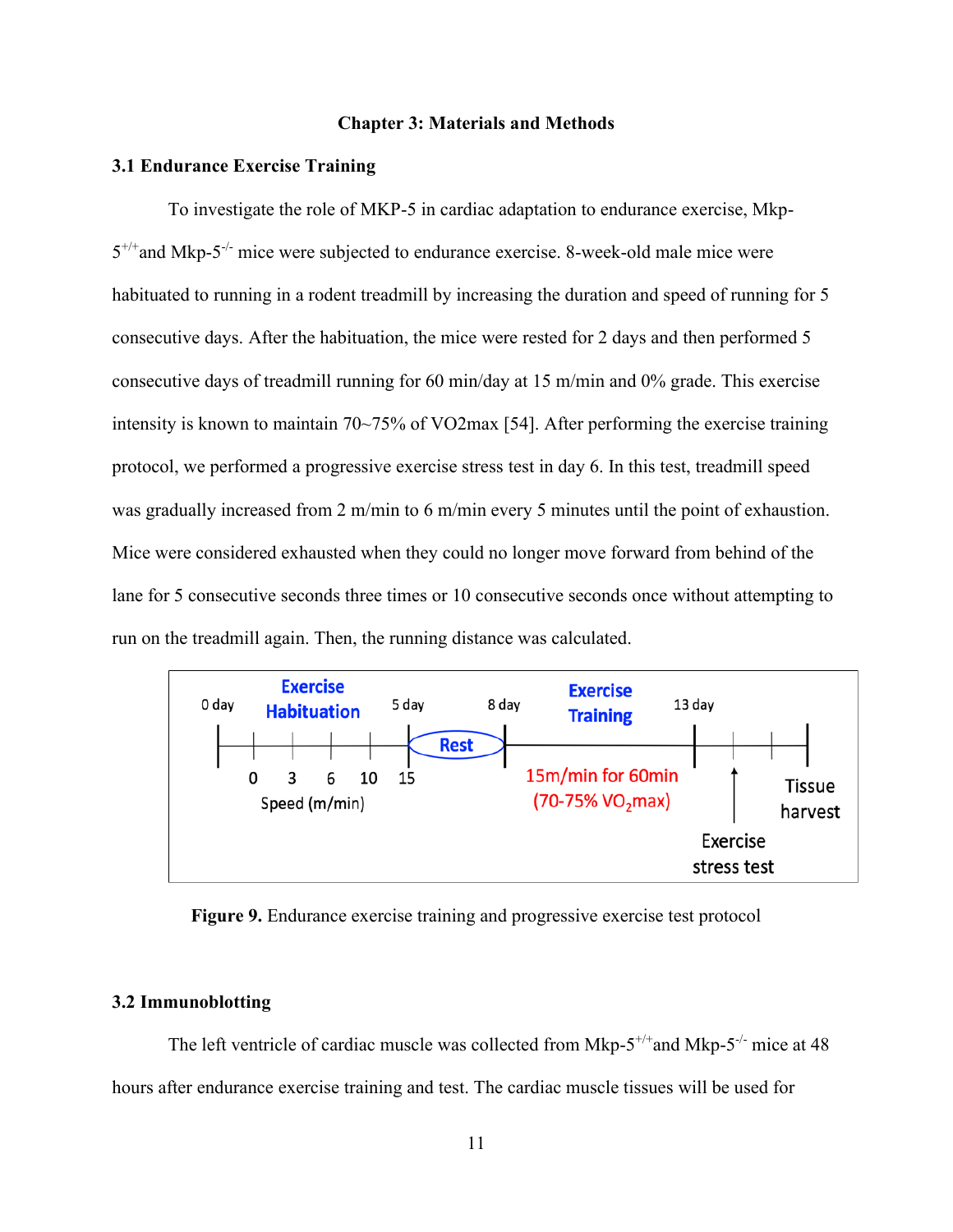immunoblotting. The cardiac muscle will be homogenized and lysed on ice in lysis buffer containing 100 mM Tris HCL (pH 7.4) and 2.5 mM EDTA. The lysis buffer will be supplemented with protease and phosphatase inhibitors (1 mM Na3VO4, 10 mM NaF, 1 mM benzamidine, 1 mM phenylmethylsulfonyl fluoride, 1 µg/ml pepstain A, 5µg/ml aprotinin, 5  $\mu$ g/ml leupeptin). The lysates will be incubated at  $4 \square C$  for 30 min and clarified by centrifugation at 14,000 rpm at 4ºC for 10 min. The protein concentration will be determined using the bicinchoninic acid reagent. Lysates will be resolved by SDS-PAGE and transferred onto Nitrocellulose membranes (Bio-Rad). Membranes will be blocked with 5% BSA in Tris-buffered saline/Tween-20 (TBST) for 1 h at room temperature. Primary antibodies, including antiphospho-p38 MAPK (T180/Y182), JNK (T183/Y185), ERK (T202/Y204), PI3K (Y607), Akt (S473), mTOR(S2448) and 4E-BP1 (T37/46) will be diluted in 5% BSA in TBST. After primary antibody incubations overnight at 4ºC, the membranes will be washed in TBST three times for 10 min. The membranes will be then incubated in secondary antibodies (LI-COR). The sites of antibody binding will be visualized and be quantified using the Odyssey CLx Imaging System.

#### **3.3 Data Analysis**

All data will present the means  $\pm$  standard errors of the means (SEM). Differences between groups will be assessed by a student's t test using Prism software (GraphPad Software). The levels of phosphorylation of each protein will be normalized with the levels of total expression of each protein.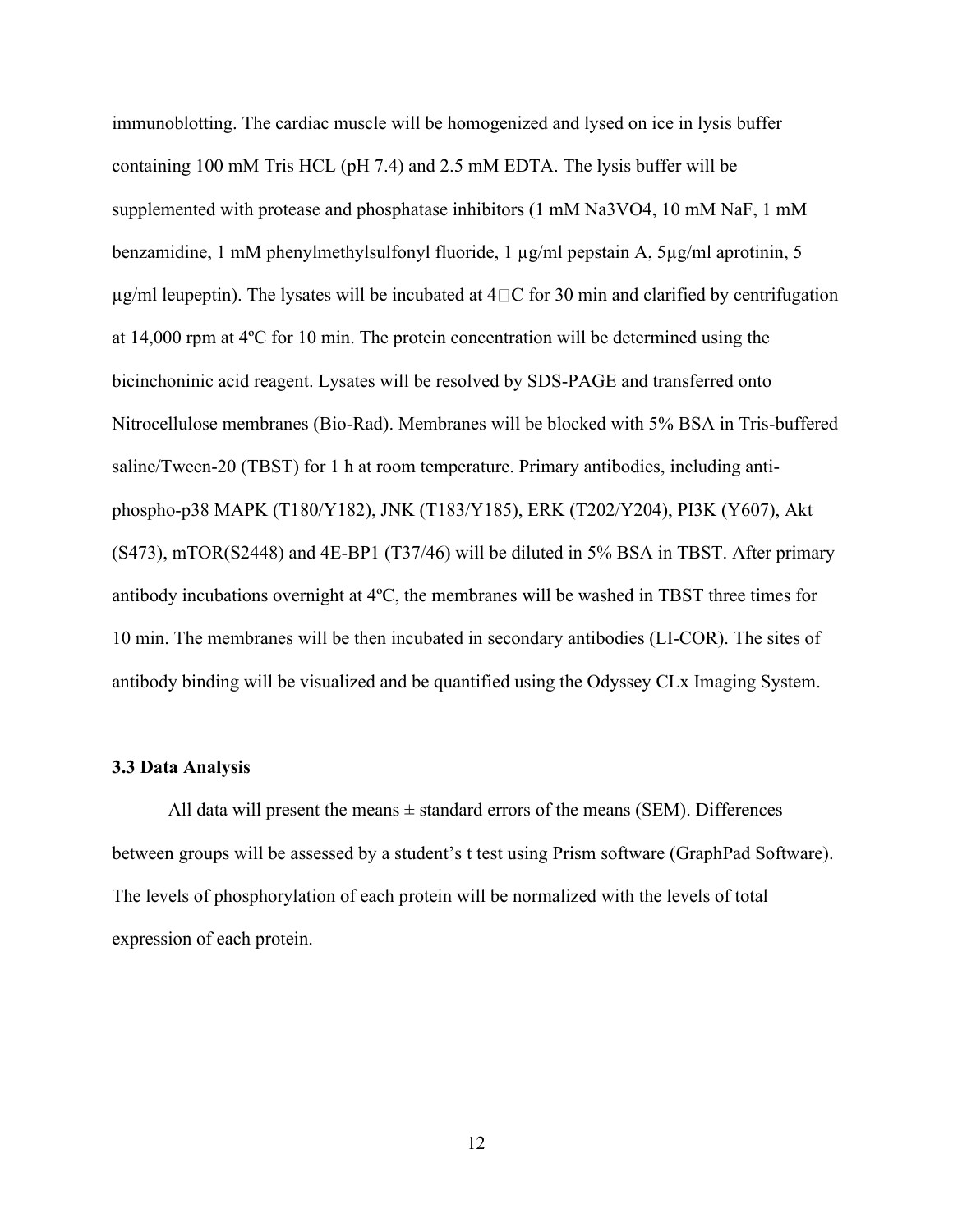#### **Chapter 4: Results**

#### **4.1 The Effect of MKP-5 on Activity of MAPKs in Endurance Exercised Hearts**

Much evidence has demonstrated that the MAPKs are activated in cardiac muscle for adaptive response to endurance exercise, leading to cardiac benefits [43, 44, 47]. Although the signaling pathways underlying cardiac adaptation to endurance exercise have been extensively studies, little is known about the precise mechanisms of how the MAPKs and subsequent MAPK signaling cascades are activated in exercised cardiac muscle. Since MKP-5 has been responsible for the inactivation of MAPKs through dephosphorylation, phosphorylation of MAPKs, including p38 MAPK, JNK and ERK was measured in endurance exercised cardiac muscle derived from Mkp-5<sup>+/+</sup> and Mkp-5<sup>-/-</sup> mice. Our data showed that Mkp-5<sup>-/-</sup> mice exhibit enhanced phosphorylation of p38 MAPK and JNK in response to endurance exercise, as compared to Mkp-5+/+ mice (Figure 10 A and B). However, the phosphorylation of ERK was not different in endurance exercised cardiac muscle derived from Mkp- $5^{+/+}$  and Mkp- $5^{-/-}$  mice (Figure 10 C). Our results are consistent with previous studies showing that MKP-5 dephosphorylates p38 MAPK and JUN, but not ERK in skeletal muscle and cardiac muscle [50, 51]. These data demonstrate that MKP-5 deficiency activates MAPKs during the progression of cardiac adaption in response to endurance exercise, leading to the improvement of endurance exercise capacity.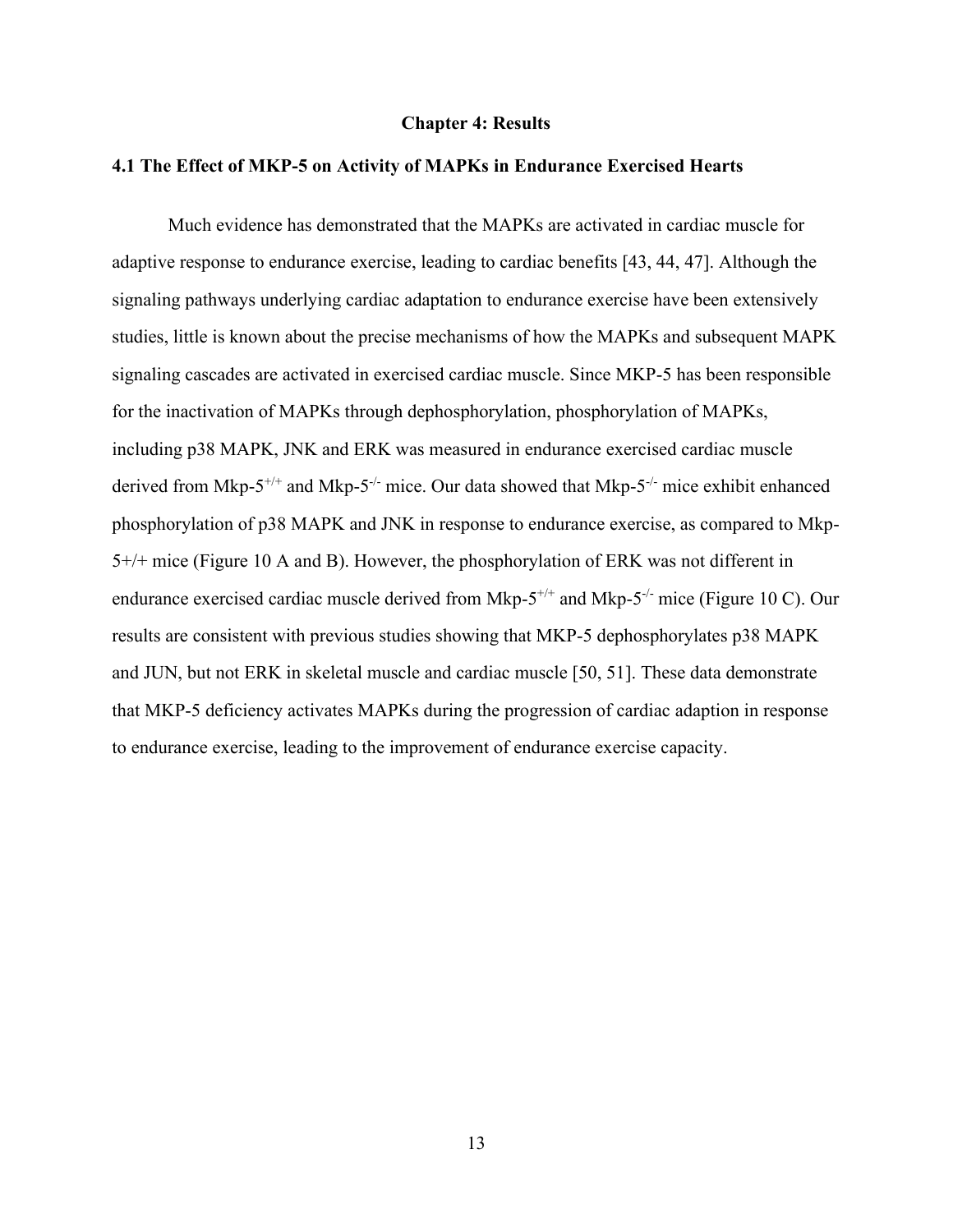

**Figure 10.** MKP-5 dephosphorylates MAPKs in endurance exercised hearts. Cardiac muscle derived from endurance exercise Mkp- $5^{+/+}$  and Mkp- $5^{-/-}$  mice were immunoblotted for phosphorylation of (A) p38 MAPK, (B) JNK and (C) ERK. The graphs represent the ratio of pp38 MAPK / P38 MAPK, p-JNK / JNK, and p-ERK / ERK. Results are the mean ± SEM and were analyzed by unpaired t-test (n=5 per group).

# **4.2 The Effect of MKP-5 on Activity of Phosphoinositide 3-Kinase in Endurance Exercised**

# **Hearts**

Phosphoinositide 3-kinase (PI3K) has been shown to be involved in cardiac adaptation to endurance exercise [23]. Further, PI3K is required to induce physiological cardiac growth and cardio protection against heart disease [55, 56]. To investigate whether MKP-5 is involved in the activation of PI3K in cardiac muscle following endurance exercise, phosphorylation of PI3K was measured in cardiac muscle isolated from endurance exercised Mkp- $5^{+/+}$  and Mkp- $5^{-/-}$  mice. Our finding revealed that Mkp- $5^{-/-}$  mice show increased phosphorylation of PI3K in cardiac muscle in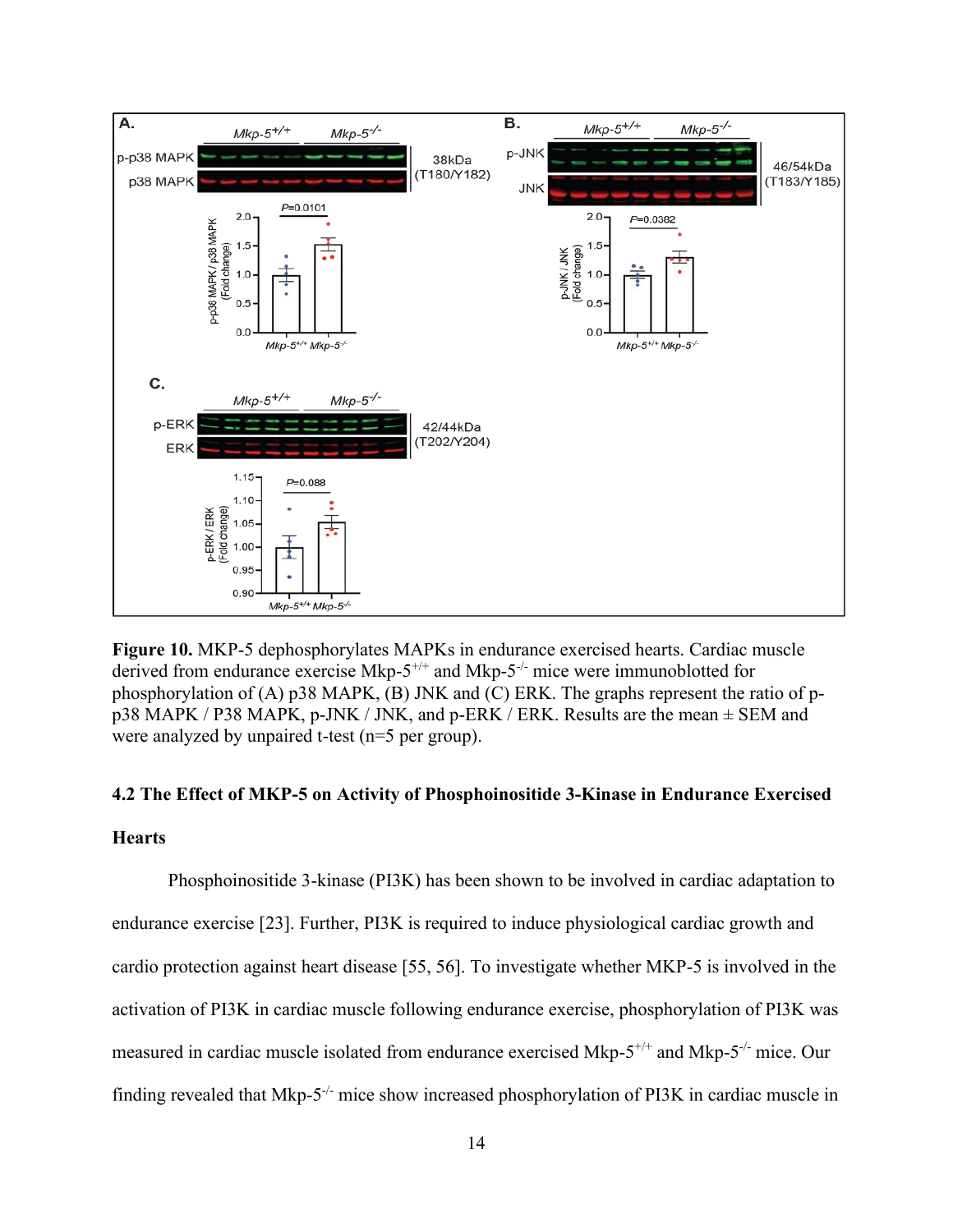response to endurance exercise, as compared with Mkp- $5^{+/+}$  mice (Figure 11). Our data demonstrated that MKP-5 deficiency improves endurance exercise capacity through the activation of PI3K in cardiac muscle.



**Figure 11.** MKP-5 deficiency increases phosphorylation of PI3K in endurance exercised hearts**.**  Cardiac muscle derived from endurance exercised  $Mkp-5^{+/+}$  and  $Mkp-5^{-/-}$  mice were immunoblotted for phosphorylation of PI3K. The graphs represent the ratio of p-PI3K / PI3K. Results are the mean  $\pm$  SEM and were analyzed by unpaired t-test ( $n=5$  per group).

#### **4.3. The Effect of MKP-5 on Activity of Protein Kinase-B in Endurance Exercised Hearts**

One of the downstream targets of PI3K is protein kinase-B, also known as Akt [57]. It has been reported that activation of Akt also leads to the enhancement of cardiac function in response to exercise [58]. To test the effect of MKP-5 in activation of Akt in endurance exercised-hearts, phosphorylation of Akt was measured in cardiac muscle isolated from endurance exercised Mkp- $5^{+/+}$  and Mkp- $5^{-/-}$  mice. The level of phosphorylation of Akt was significantly increased in cardiac muscle of Mkp-5<sup>-/-</sup> mice in response to endurance exercise, as compared with Mkp- $5^{+/+}$  mice (Figure 12). This finding suggests that MKP-5 deficiency promotes activation of Akt, which is required for physiological cardiac adaptation.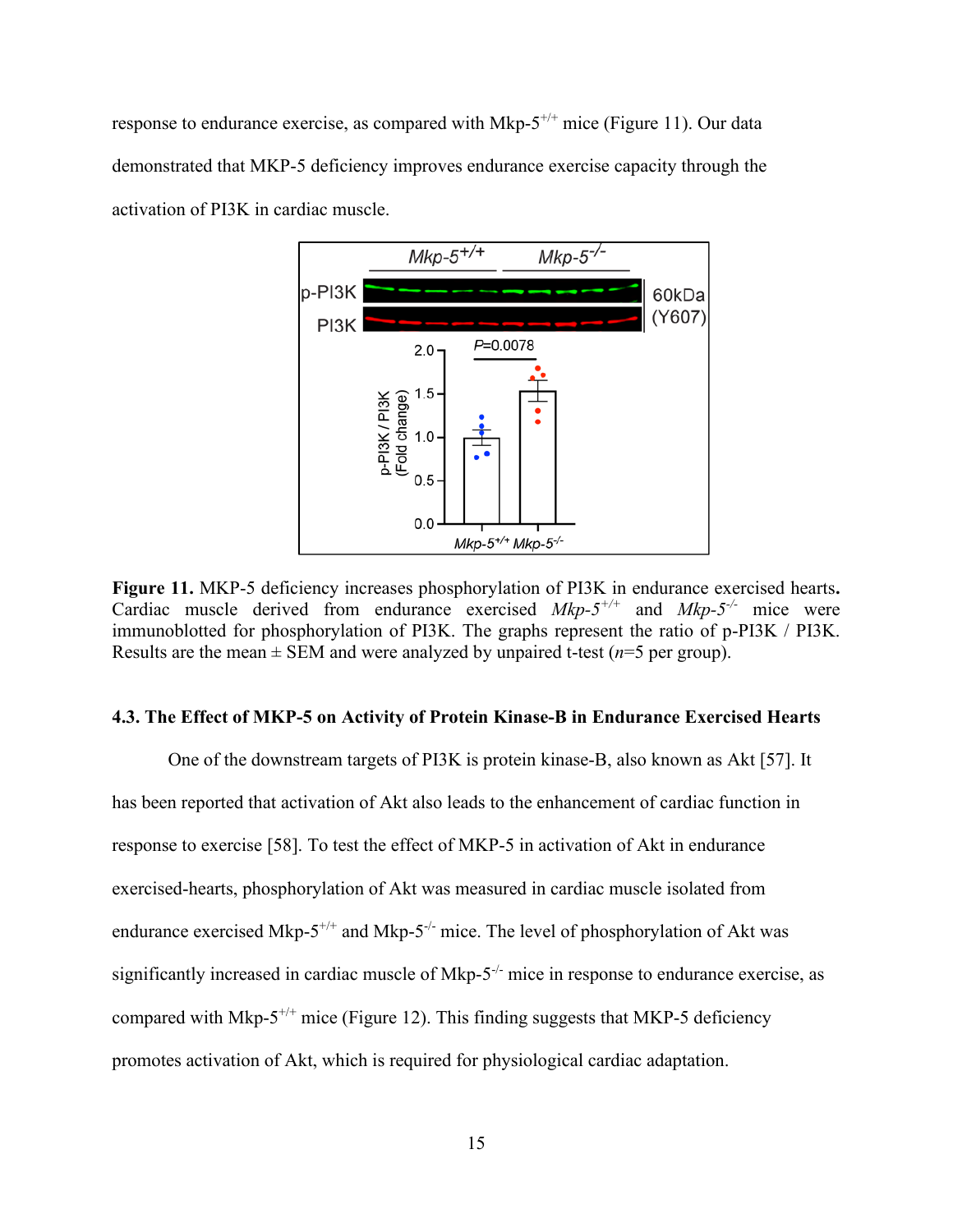

**Figure 12.** MKP-5 deficiency promotes phosphorylation of Akt in endurance exercised hearts**.**  Cardiac muscle derived from endurance exercised  $Mkp-5^{+/+}$  and  $Mkp-5^{-/-}$  mice were immunoblotted for phosphorylation of Akt. The graphs represent the ratio of p-Akt / Akt. Results are the mean  $\pm$  SEM and were analyzed by unpaired t-test ( $n=5$  per group).

#### **4.4 The Effect of MKP-5 on Activity of Mammalian Target of Rapamycin in Endurance**

#### **Exercised Hearts**

Cumulative evidence has indicated that mammalian target of rapamycin (mTOR) is a key regulator for cardiac hypertrophy [59, 60]. To evaluate whether MKP-5 regulates mTOR activity in cardiac muscle in response to endurance exercise, mTOR activation was determined by immunoblotting with anti-phospho-mTOR antibody in cardiac muscle isolated from endurance exercised Mkp- $5^{+/+}$  and Mkp- $5^{-/-}$  mice. Our dada indicate that MKP-5 deficiency significantly increases phosphorated mTOR proteins in cardiac muscle in response to endurance exercise (Figure 13). It suggests that MKP-5 may play an important role in mTOR pathway to promote cardiac adaptation and improve endurance exercise capacity.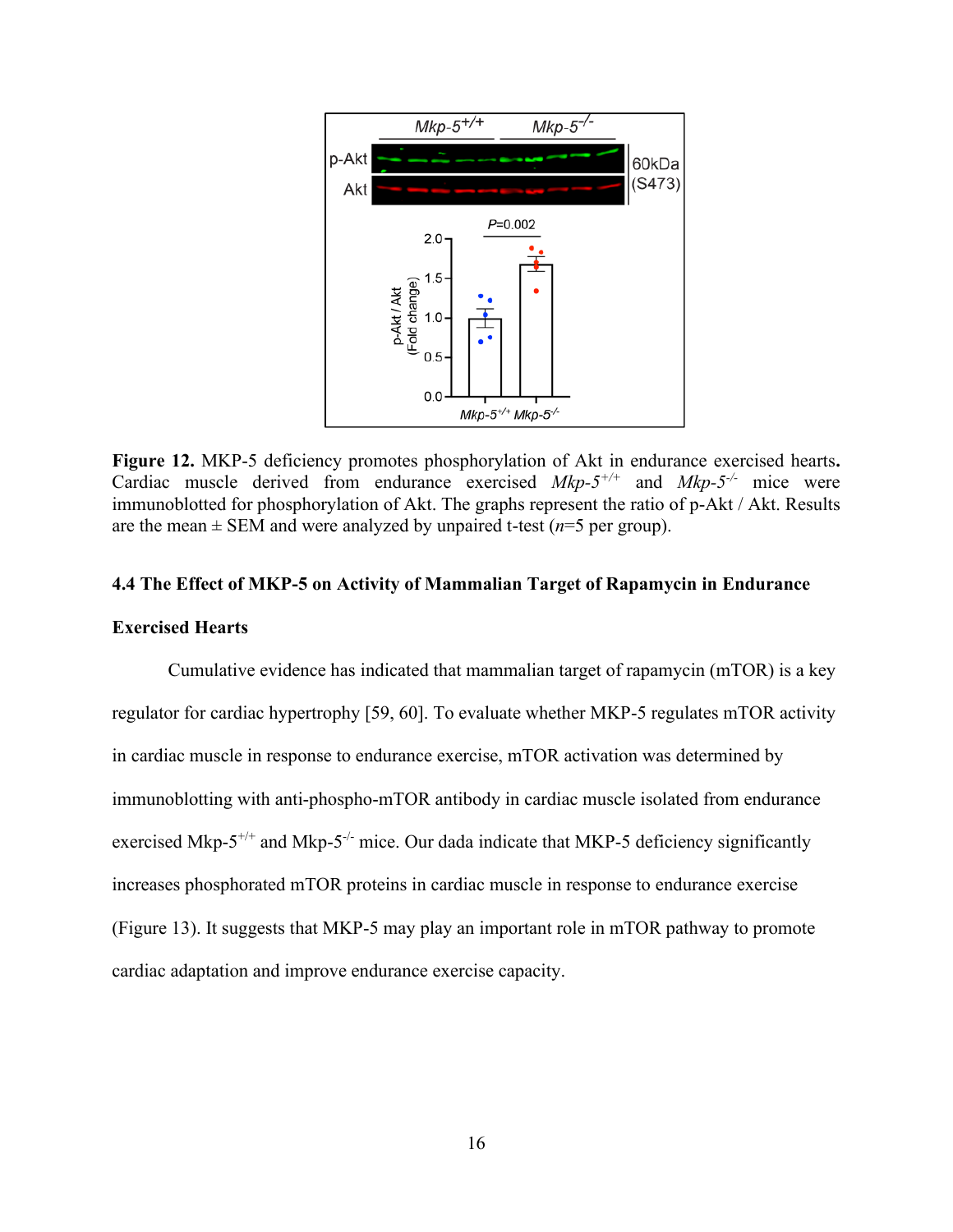

**Figure 13.** MKP-5 deficiency increases phosphorylation of mTOR in endurance exercised hearts. Cardiac muscle derived from endurance exercised *Mkp-5<sup>+/+</sup>* and *Mkp-5<sup>-/-</sup>* mice were immunoblotted for phosphorylation of Akt. The graphs represent the ratio of p-mTOR / mTOR. Results are the mean  $\pm$  SEM and were analyzed by unpaired t-test ( $n=5$  per group).

# **4.5 The Effect of MKP-5 on Activity of 4E-Binding Protein 1 in Endurance Exercised Hearts**

mTOR protein promotes protein synthesis through activation of its downstream target 4E-binding protein 1 (4E-BP1) in exercised cardiac muscle [61]. To test the effect of MKP-5 on activation of 4E-BP1 in cardiac muscle following endurance exercise, cardiac muscle lysates isolated from endurance exercised Mkp- $5^{+/+}$  and Mkp- $5^{-/-}$  mice were immunoblotted with antiphospho-4E-BP1 antibody. Western blot assays exhibited that the phosphorylation of 4E-BP1 is significantly increased in cardiac muscle of Mkp-5<sup>-/-</sup> mice following endurance exercise, as compared with Mkp-5<sup>+/+</sup> and Mkp-5<sup>-/-</sup> mice (Figure 14). This result suggests that MKP-5 deficiency activates mTOR pathway in endurance exercised cardiac muscle.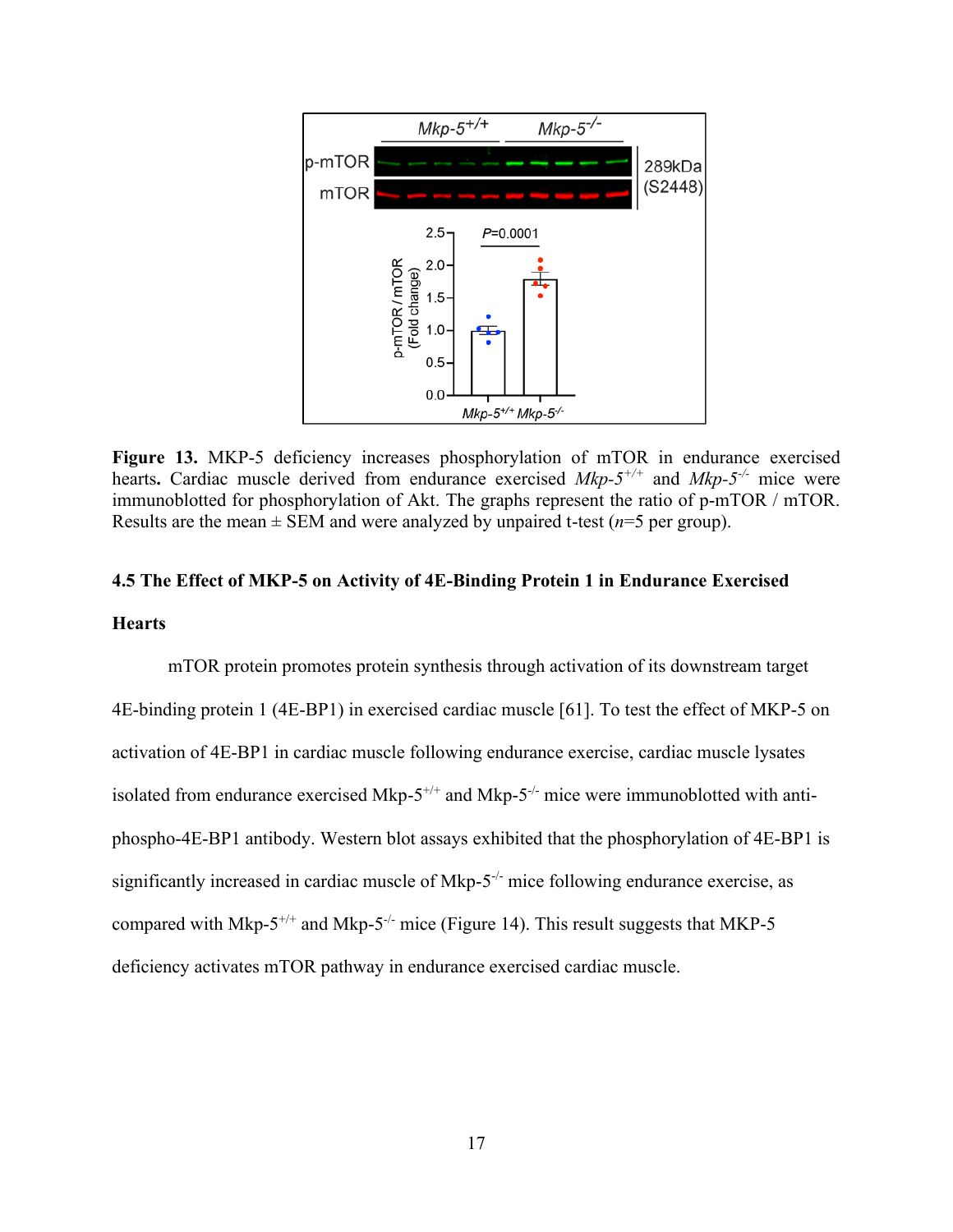

**Figure 14.** MKP-5 deficiency activates 4E-BP1 through phosphorylation in endurance exercised hearts. Cardiac muscle derived from endurance exercised  $Mkp-5^{+/+}$  and  $Mkp-5^{-/-}$  mice were immunoblotted for phosphorylation of 4E-BP1. The graphs represent the ratio of 4E-BP1 / 4E-BP1. Results are the mean  $\pm$  SEM and were analyzed by unpaired t-test ( $n=5$  per group).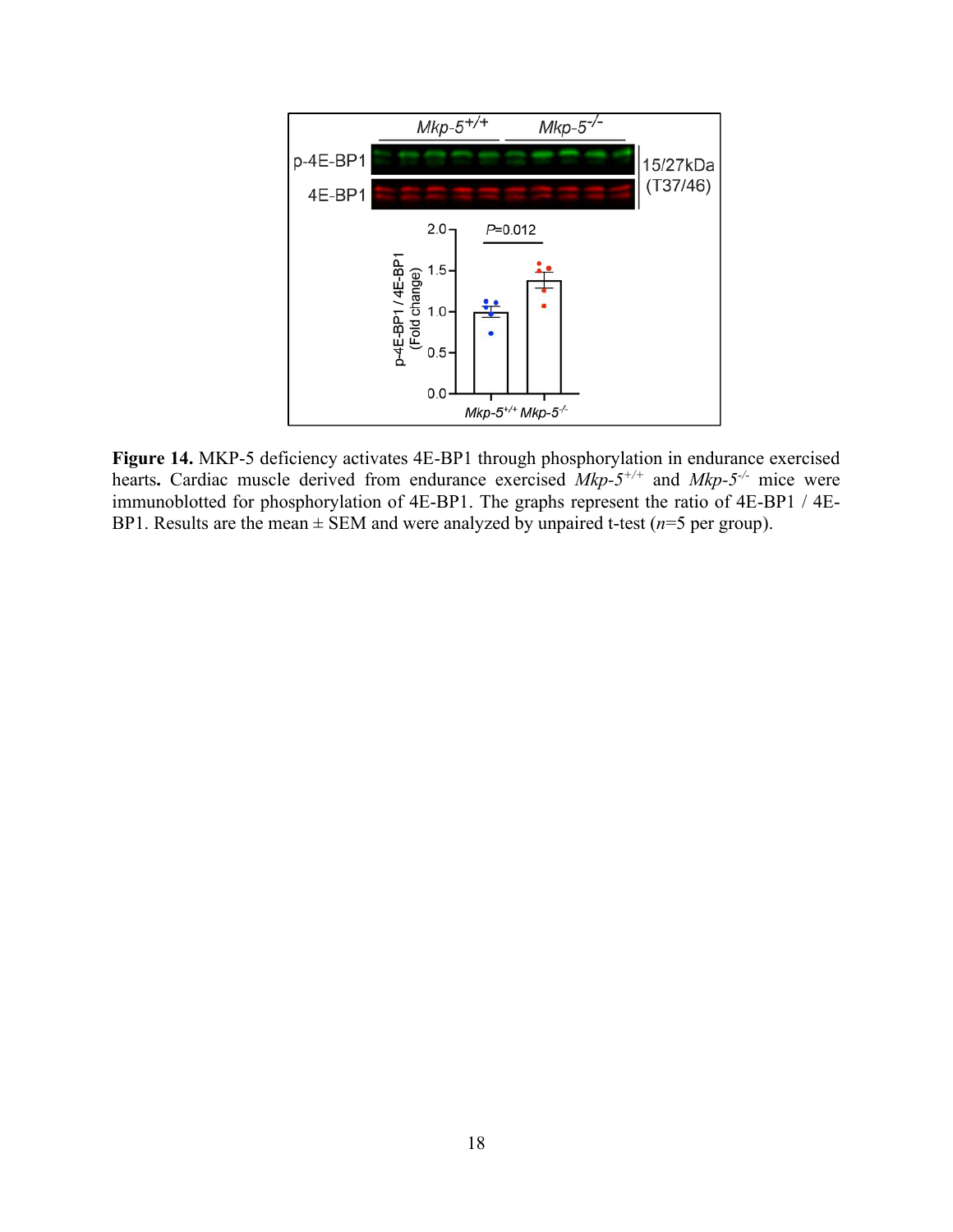#### **Chapter 5: Discussion**

#### **5.1 Endurance Exercise and Physiologic Cardiac Adaptations**

The human body during exercise is able to adapt and configure many physiological components that make a healthy lifestyle. Specifically, endurance exercise has been a strong indicator of not only a healthy lifestyle in terms of fitness, but also as research shows, regular aerobic physical exercise protects against atherosclerotic cardiovascular diseases and certain malignances [67]. Studies have also shown that, the heart develops several myocardial adaptations to endurance exercise training, causing physiological remodeling [22]. Additionally, while cardiac and physiologic adaptations have been well documented in response to endurance exercise training [68], the mechanisms activated via response have yet to be fully understood.

Importantly, additional studies of physiological adaptations found that due to the high cardiovascular demands of endurance exercise, the most profound cardiac adaptations, have shown significant increases in left ventricle and right ventricle cavity enlargement and mass. [67, 22, 4]. According to experiments on mice/rat models during endurance exercise training, increases in left ventricle size, mass and diameter, showed significant increases in exercise capacity during training [68]. Data on this form of cardiac adaptation in response to endurance exercise shows evidence that physiologic adaptation take place within the heart in response to exercise.

#### **5.2 MAPK and MKP-5 in Cardiac and Physiological Adaptations**

While physiological adaptations and cardiac adaptations respectively are well documented, the specific mechanisms behind these adaptations have yet to be fully understood. One of the prominent signaling pathways involved in the progression of exercise-induced cardiac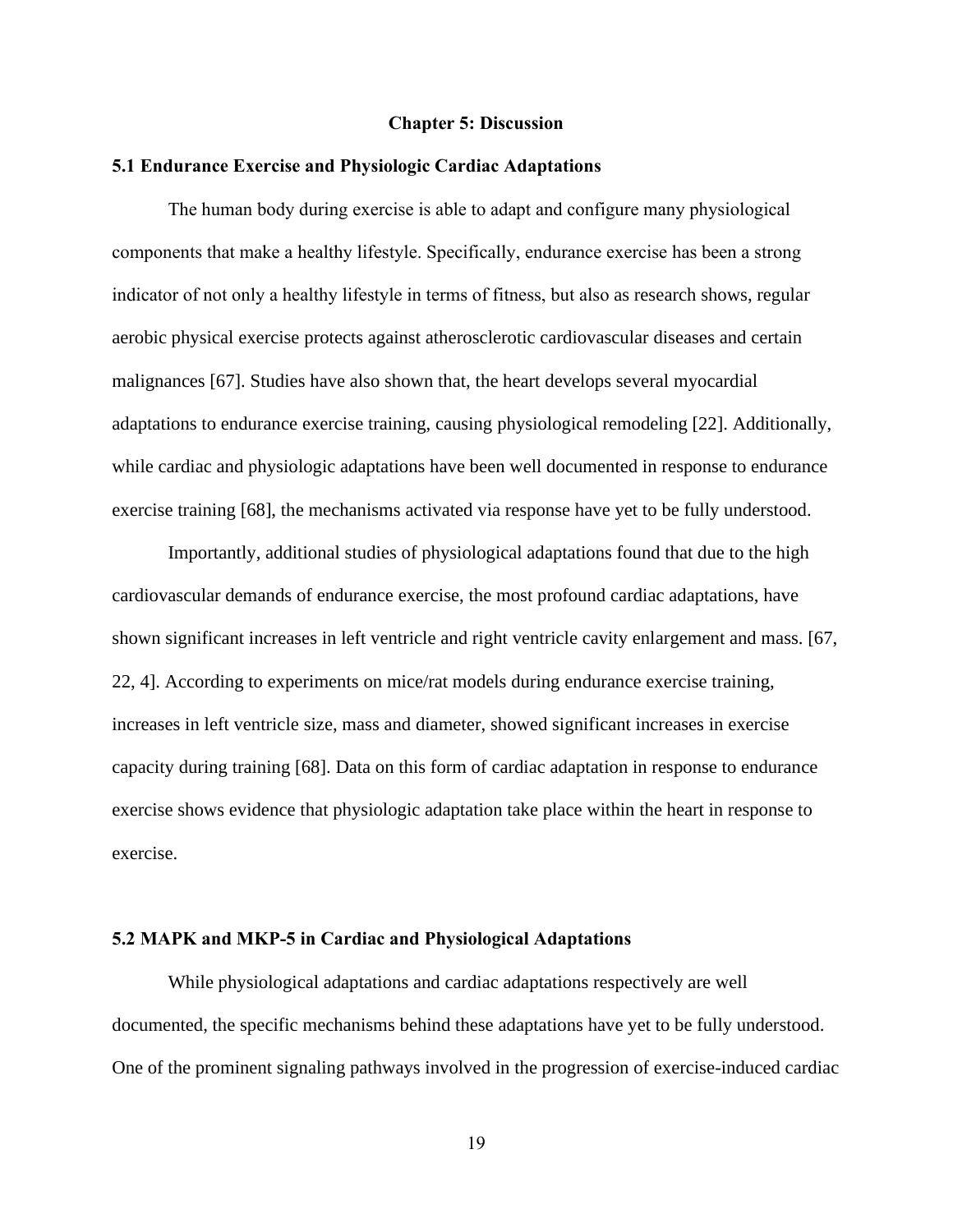benefits is the mitogen-activated protein kinase (MAPK) pathway [45, 41, 43]. There are three major MAPK family, including p38 MAPK, c-Jun NH2-terminal kinases (JNKs), and extracellular signal-regulated kinases (ERKs) [43]. Ludlow et al. has showed that phosphorylation of p38 MAPK is highly increased in cardiac muscle of mice after a single bout exercise [40]. [69] investigated whether treadmill exercise activates JNK in the cardiac muscle. In this study, rats were subjected to supervised treadmill exercise with low, moderate, and high intensity for 6 weeks. The high exercise intensity resulted in a 12% increase in heart mass, as compared with untrained rats. JNK activity was increased 2.5-fold in the cardiac muscle of rats subjected to high exercise intensity compared to untrained rats [69]. The phosphorylation of ERK has been shown to promote protein synthesis through enhanced cell proliferation [70].

Further, exercise training has protective effects against cardiomyocyte death through activation of ERK. However, inhibition of ERKs leads to cardiomyocyte death and impaired heart function [71]. Although the activity of MAPKs is regulated by either their upstream MAPK kinases (MKKs) and MAP kinase phosphatases (MKPs) through phosphorylation events [40], MKP-mediated MAPK signaling has been overlooked in the cardiac function in response to exercise. Consistent with other studies, our data also show that phosphorylation of p38 MAPK and JNK in cardiac muscle isolated from  $Mkp-5^{-/-}$  mice that exhibited improved endurance exercise capacity was significantly increased as compared to  $Mkp-5^{+/+}$  mice (Figure 10). It suggests that MKP-5 may be a key regulator for the activation of MAPKs in exercised cardiac muscle, and MKP-5-mediated MAPK signaling may play a decisive role in cardiac adaptation to endurance exercise, leading to improved physical fitness.

20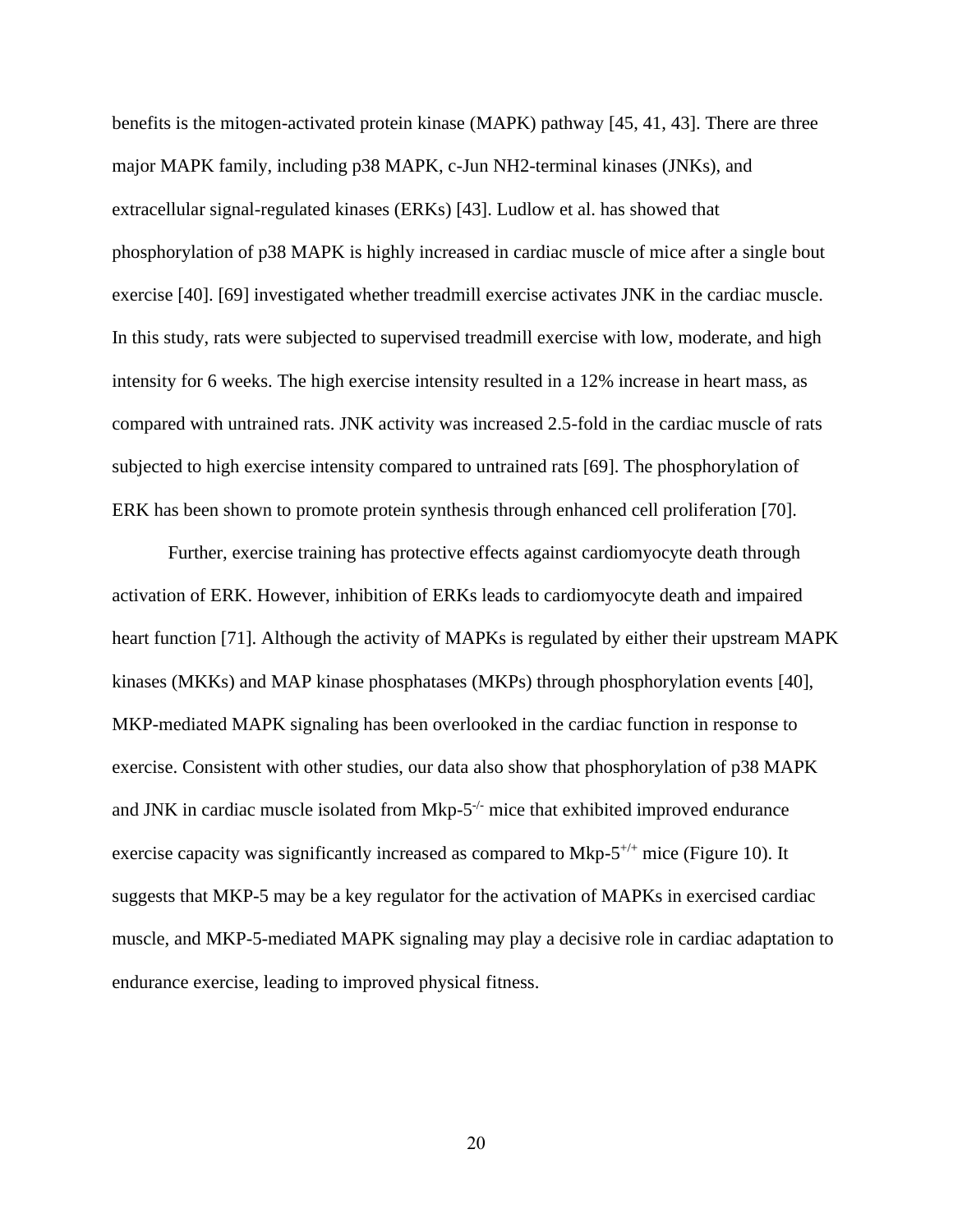#### **5.3 PI3K/Akt/mTOR Pathway and Endurance Exercise-Induced Cardiac Adaptation**

It has been well known that MAPKs activate molecular signaling pathways that alter cardiomyocytes and enhance cardiac muscle function. PI3K/Akt/mTOR pathway is one of the MAPK-induced pathways [37, 38, 39]. Growing evidence suggests that PI3K/Akt/mTOR pathway have been shown to be associated with cell growth, metabolism survival and angiogenesis [74]. Therefore, PI3K/Akt/mTOR pathway is one of potential molecular signaling pathways in MKP-5-mediated MAPK signaling that promotes cardiac adaptation to endurance exercise.

# **5.4 MKP-5 Deficiency Enhances PI3K Phosphorylation in Endurance Exercised Cardiac Muscle**

Phosphoinositide 3-kinase or (PI3K) provides numerous cellular responses and mechanistic activity through cellular stress [26]. It has been proposed that high phosphorylation levels of PI3K can be used to enhance physiological adaptations for left ventricle hypertrophy during exercise [74]. Ma et al., measured PI3K phosphorylation on mice and determined that PI3K phosphorylation was significantly increased in exercised mice as compared to nonexercised mice [74]. Moreover, Weeks K.T. et al. demonstrated that PI3K is essential for exercise-induced cardio protection against heart failure. In this study, animals were subjected to 4 weeks of exercise training followed by 1 week of pressure overload to induce pathological remodeling. Untrained animals exhibited pathological cardiac hypertrophy, depressed systolic function, and lung congestion. However, this phenotype was attenuated in animals subjected to 4-week exercise training. Importantly, animal with constitutively active PI3K were protected from pathological remodeling independent of exercise status [56]. In this regard, our data also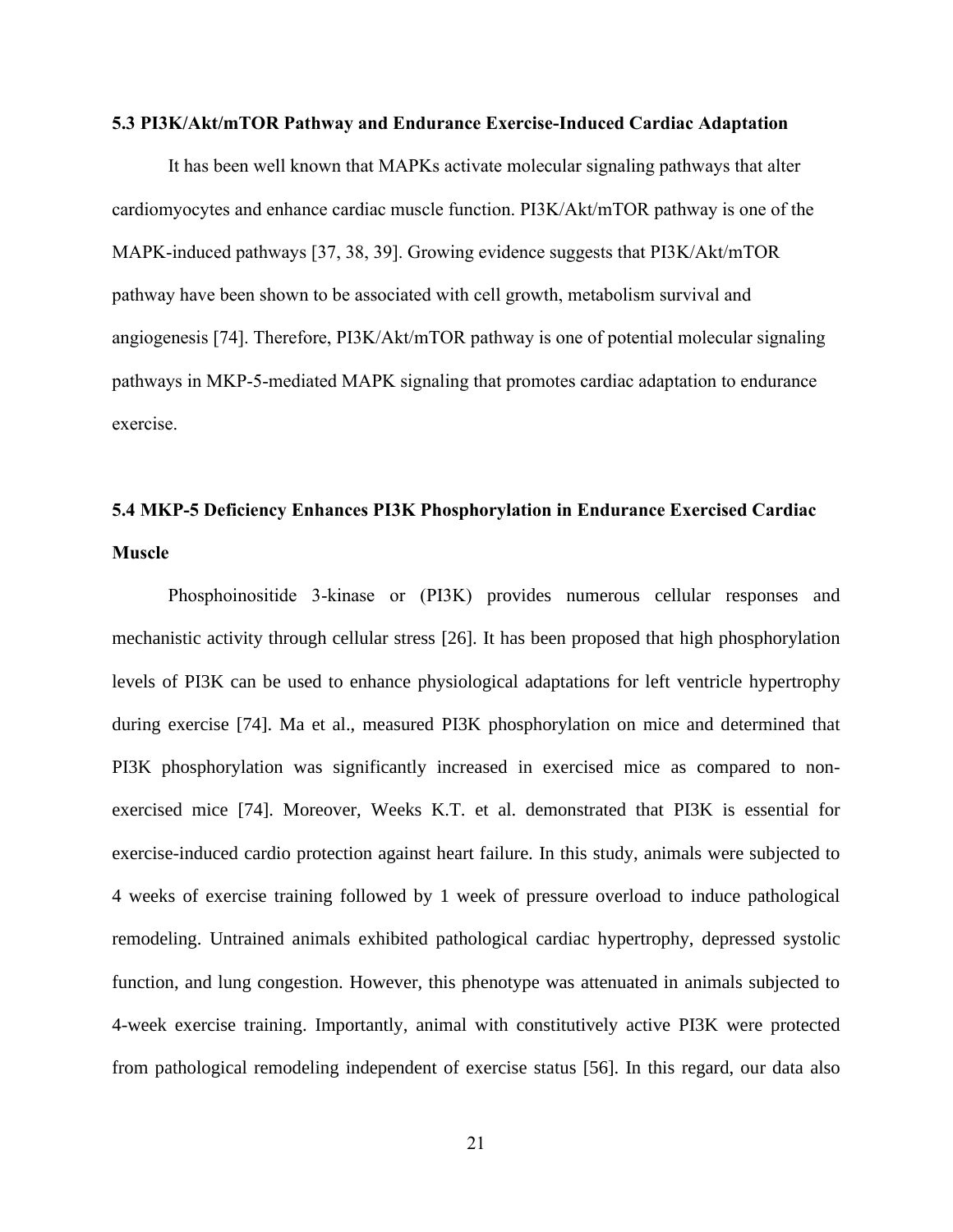show that MKP-5 deficiency increased phosphorylation of P13K in cardiac muscle in response to endurance exercise (Figure 11). It suggests that MKP-5 is involved in PI3K activity in cardiac muscle, leading to improved endurance exercise.

#### **5.5 MKP-5 Deficiency Increases Akt Activity in Endurance Exercised Cardiac Muscle**

PI3Ks downstream substrate, known as Akt is also an essential protein in cellular growth mechanisms and physiological adaptations within cardiac muscle. In the study conducted by Ma et al, [74], isoforms of Akt know to be (Akt1, Akt2 and Akt3) respectively, are expressed in all areas of skeletal muscle tissue and heart tissue [74]. Essentially, this study evaluated the expression levels of Akt1 due to the proposed intervention of physiological adaptation response to left ventricle hypertrophy [74]. Results showed that Akt in mice showed a significant level of phosphorylation in exercised mice as compared to non-exercised. Although Akt has general purposes towards cardiac hypertrophy during exercise, alteration of Akt isoforms remain to be fully understood [74, 75], Our current data suggest similar attributions of phosphorylated Akt in MKP-5 deficient-mice as compared to wild-type mice during exercise training. The phosphorylation of Akt was significantly increased in cardiac muscle of exercised Mkp-5<sup>-/-</sup> mice, as compared with exercised Mkp- $5^{+/+}$  mice (Figure 12). This founding suggests that MKP-5 deficiency promotes activation of Akt in cardiac muscle in response to endurance exercise.

#### **5.6 MKP-5 Deficiency Activates mTOR in Endurance Exercised Cardiac Muscle**

It has been established that mammalian target of rapamycin (mTOR) also contributes to protein synthesis, leading to cardiac hypertrophy following exercise [36]. mTOR phosphorylation becomes activated through initial activation of Akt through the MAPK pathway [36]. mTOR has tow distinct serine/threonine kinase complexes, mTORC1 and mTORC2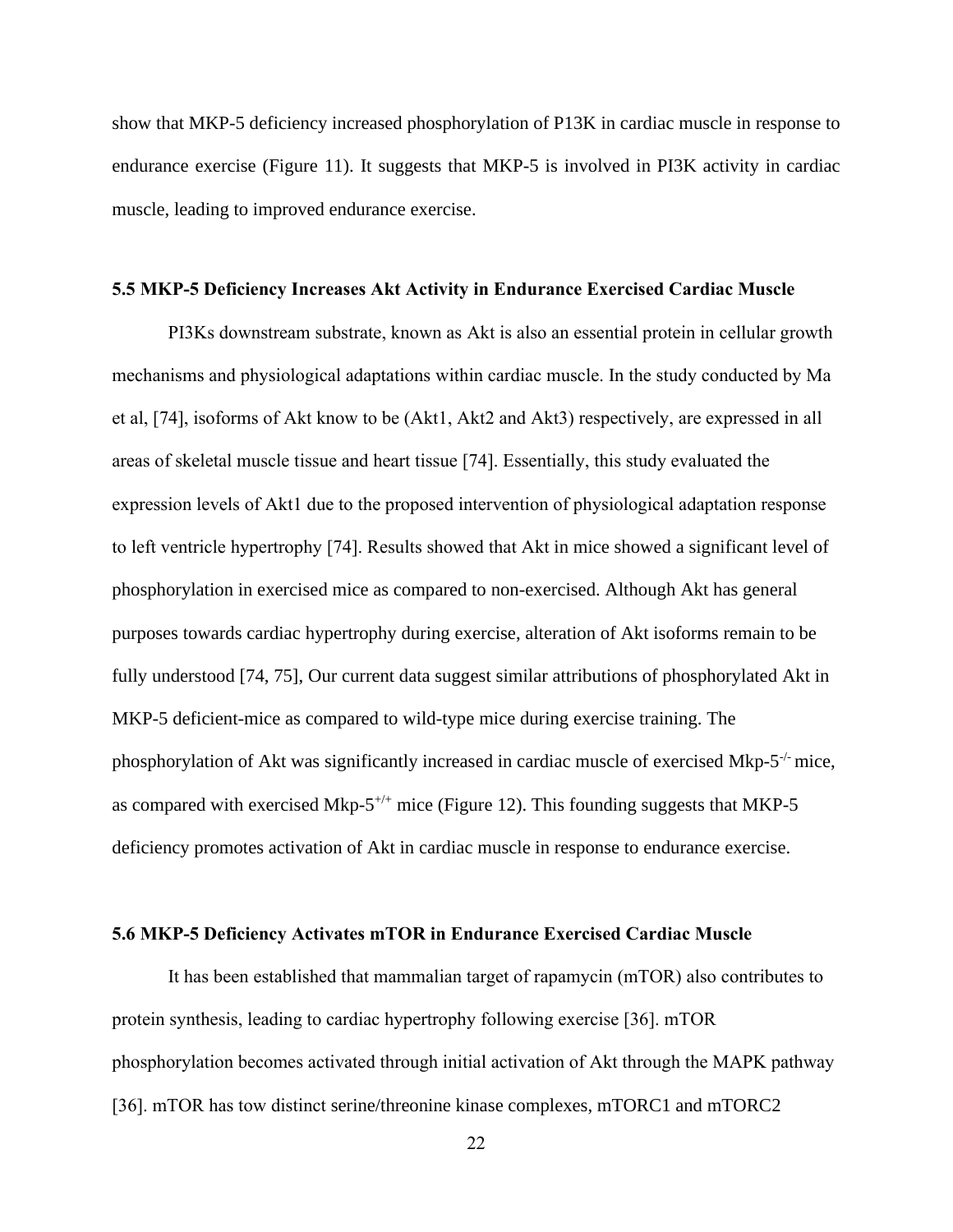[67,74]. mTORC1/mTORC2 both regulate cell growth and survival and have been associated with controlling adaptive growth of the heart [44, 67, 74]. In a study observed by Ma et al, phosphorylation of mTOR was significantly increased in the exercise group as compared to nonexercise mice, suggesting involvement of cardiac adaptations during exercise [74]. It has been found that high phosphorylated levels of mTOR could transmit a signal to its downstream signal molecules, such as 4E-BPI and, p70S6K [74, 77]. Association of mTOR phosphorylation showed that post-exercise mice displayed a significant role in physiological hypertrophy and cardiac adaptation in response to exercise [76, 77, 78]. In correlation to this study, Mkp- $5^{-/-}$  mice with enhanced endurance exercise capacity show that phosphorylation of mTOR was significantly increased in cardiac muscle as compared with Mkp- $5^{+/+}$  mice (Figure 13). Our observation indicates that MKP-5 deficiency improves endurance exercise capacity through activation of mTOR that is required for cardiac adaptation to exercise.

# **5.7 MKP-5 Deficiency Increases 4E-BPI Phosphorylation in Endurance Exercised Cardiac Muscle**

One of the important proteins for protein synthesis is 4E-binding protein 1 (4E-BP1). 4E-BP1 has unique roles in regulating translation of mRNA and regulation of protein synthesis [79]. Specifically, 4E-BPI becomes active during phosphorylation of mTOR. Further 4E-BPI becomes phosphorylated during cardiac muscle contractions and mediates cardiac hypertrophy [80, 81]. mTOR-mediated phosphorylation of 4E-BP1 prevents its inhibitory action of the eukaryotic initiation factor 4E (elf-4E), stimulating the initial step of protein synthesis [82]. Our data show that phosphorylation of 4E-BP1 was significantly increased in cardiac muscle lacking MKP-5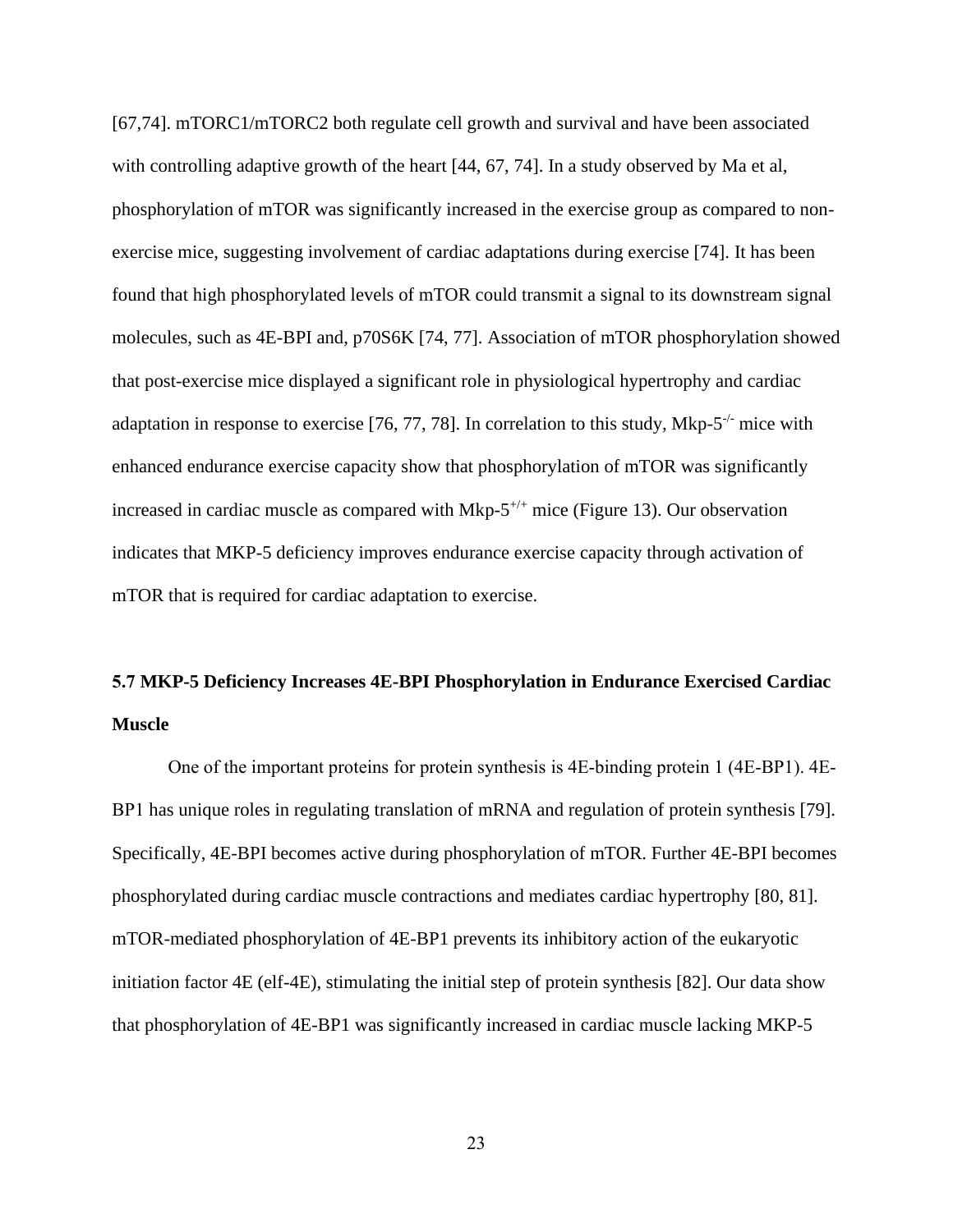following endurance exercise (Figure 14). It suggests that MKP-5 deficiency may promote protein synthesis in cardiac muscle in response to endurance exercise.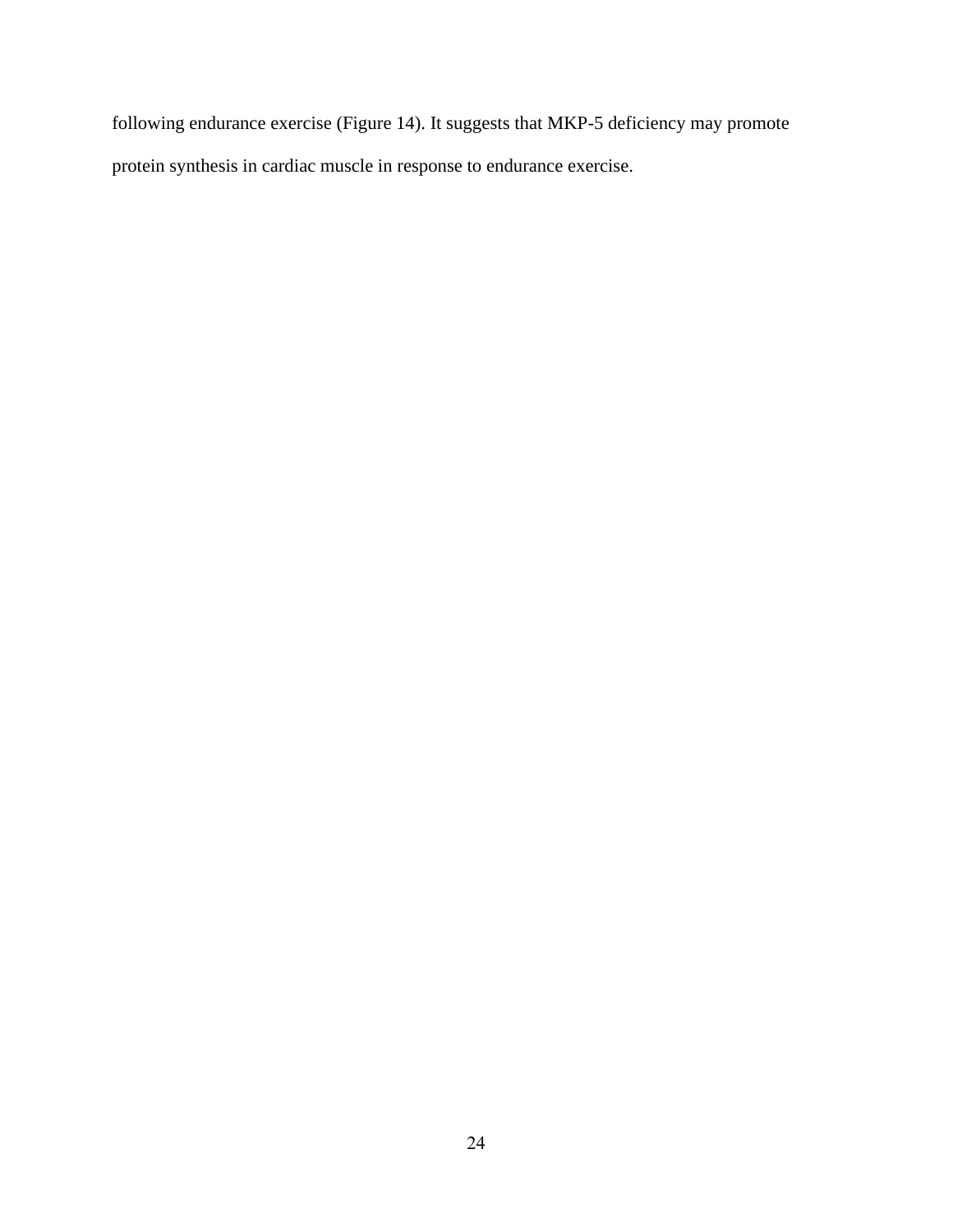#### **Chapter 6: Conclusion**

Endurance Exercise is a critical component of not only a healthy lifestyle, but also towards adaptations of cardiac muscle in response to exercise [68]. Although mechanisms behind physiological adaptations are not yet fully understood, the MAPK pathways involved in cardiac muscle tissue during exercise show to be key factors in determining heart health and function [84] and also in promoting cardiac adaptations that can alleviate injury and pathological adaptations [54, 83]. Given mice lacking MKP-5 showed enhanced endurance exercise capacity and activation of PI3K/Akt/mTOR pathway, it is apparent that the role of MKP-5 deficiency plays a crucial factor in regulating cardiac adaptations in responses to endurance exercise.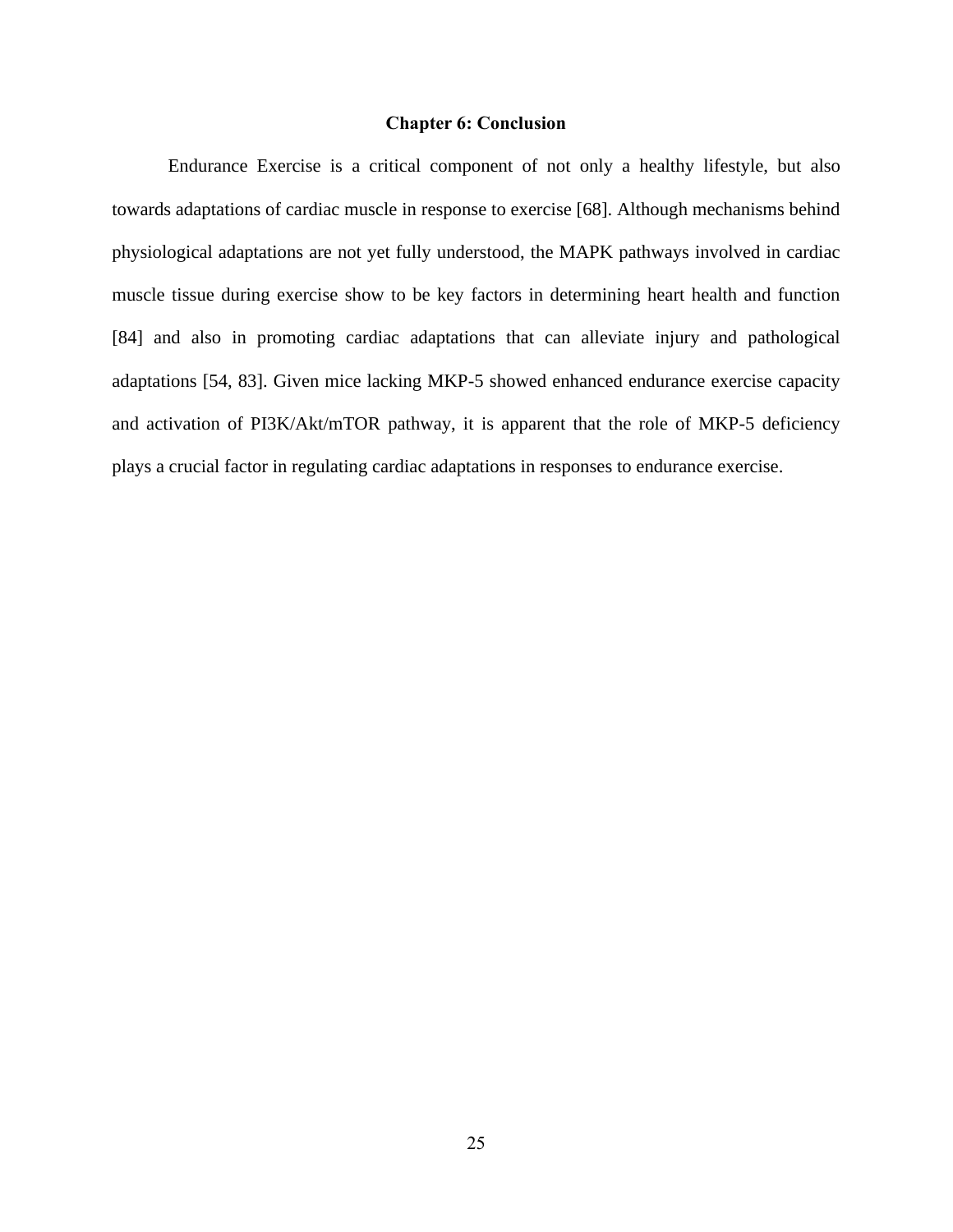#### **References**

- <span id="page-32-0"></span>1. Adamu, B., M. Sani, and A. Abdu, *Physical exercise and health: a review.* Nigerian Journal of Medicine, 2006. **15**(3): p. 190-196.
- 2. Caspersen, C.J., K.E. Powell, and G.M. Christenson, *Physical activity, exercise, and physical fitness: definitions and distinctions for health-related research.* Public health reports, 1985. **100**(2): p. 126.
- 3. Ruegsegger, G.N. and F.W. Booth, *Health benefits of exercise.* Cold Spring Harbor perspectives in medicine, 2018. **8**(7): p. a029694.
- 4. Nocon, M., et al., *Association of physical activity with all-cause and cardiovascular mortality: a systematic review and meta-analysis.* European Journal of Preventive Cardiology, 2008. **15**(3): p. 239-246.
- 5. Lee, A.K., et al., *The impact of excessive endurance exercise on the heart.* British Columbia Medical Journal, 2016. **58**(4).
- 6. Mersy, D.J., *Health benefits of aerobic exercise.* Postgraduate medicine, 1991. **90**(1): p. 103-112.
- 7. Wilmore, J.H. and H.G. Knuttgen, *Aerobic exercise and endurance: improving fitness for health benefits.* The Physician and sportsmedicine, 2003. **31**(5): p. 45-51.
- 8. Lee, D.-c., et al., *Leisure-time running reduces all-cause and cardiovascular mortality risk.* Journal of the American College of Cardiology, 2014. **64**(5): p. 472-481.
- 9. Maillet, M., J.H. Van Berlo, and J.D. Molkentin, *Molecular basis of physiological heart growth: fundamental concepts and new players.* Nature reviews Molecular cell biology, 2013. **14**(1): p. 38-48.
- 10. Moreira, J.B., M. Wohlwend, and U. Wisløff, *Exercise and cardiac health: physiological and molecular insights.* Nature Metabolism, 2020. **2**(9): p. 829-839.
- 11. MORGANROTH, J., et al., *Comparative left ventricular dimensions in trained athletes.* Annals of internal medicine, 1975. **82**(4): p. 521-524.
- 12. Fulghum, K. and B.G. Hill, *Metabolic mechanisms of exercise-induced cardiac remodeling.* Frontiers in cardiovascular medicine, 2018. **5**: p. 127.
- 13. Douglas, P.S., et al., *Left ventricular hypertrophy in athletes.* American Journal of Cardiology, 1997. **80**(10): p. 1384-1388.
- 14. Pelliccia, A. and B.J. Maron, *Physiologic left ventricular cavity dilatation in elite athletes.* Annals of internal medicine, 1999. **131**(7): p. 546.
- 15. Nishimura, T., Y. Yamada, and C. Kawai, *Echocardiographic evaluation of long-term effects of exercise on left ventricular hypertrophy and function in professional bicyclists.* Circulation, 1980. **61**(4): p. 832-840.
- 16. Wisløff, U., et al., *Increased contractility and calcium sensitivity in cardiac myocytes isolated from endurance trained rats.* Cardiovascular research, 2001. **50**(3): p. 495-508.
- 17. Kemi, O.J., et al., *Aerobic fitness is associated with cardiomyocyte contractile capacity and endothelial function in exercise training and detraining.* Circulation, 2004. **109**(23): p. 2897-2904.
- 18. Zavorsky, G.S., *Evidence and possible mechanisms of altered maximum heart rate with endurance training and tapering.* Sports medicine, 2000. **29**(1): p. 13-26.
- 19. Arbab-Zadeh, A., et al., *Cardiac remodeling in response to 1 year of intensive endurance training.* Circulation, 2014. **130**(24): p. 2152-2161.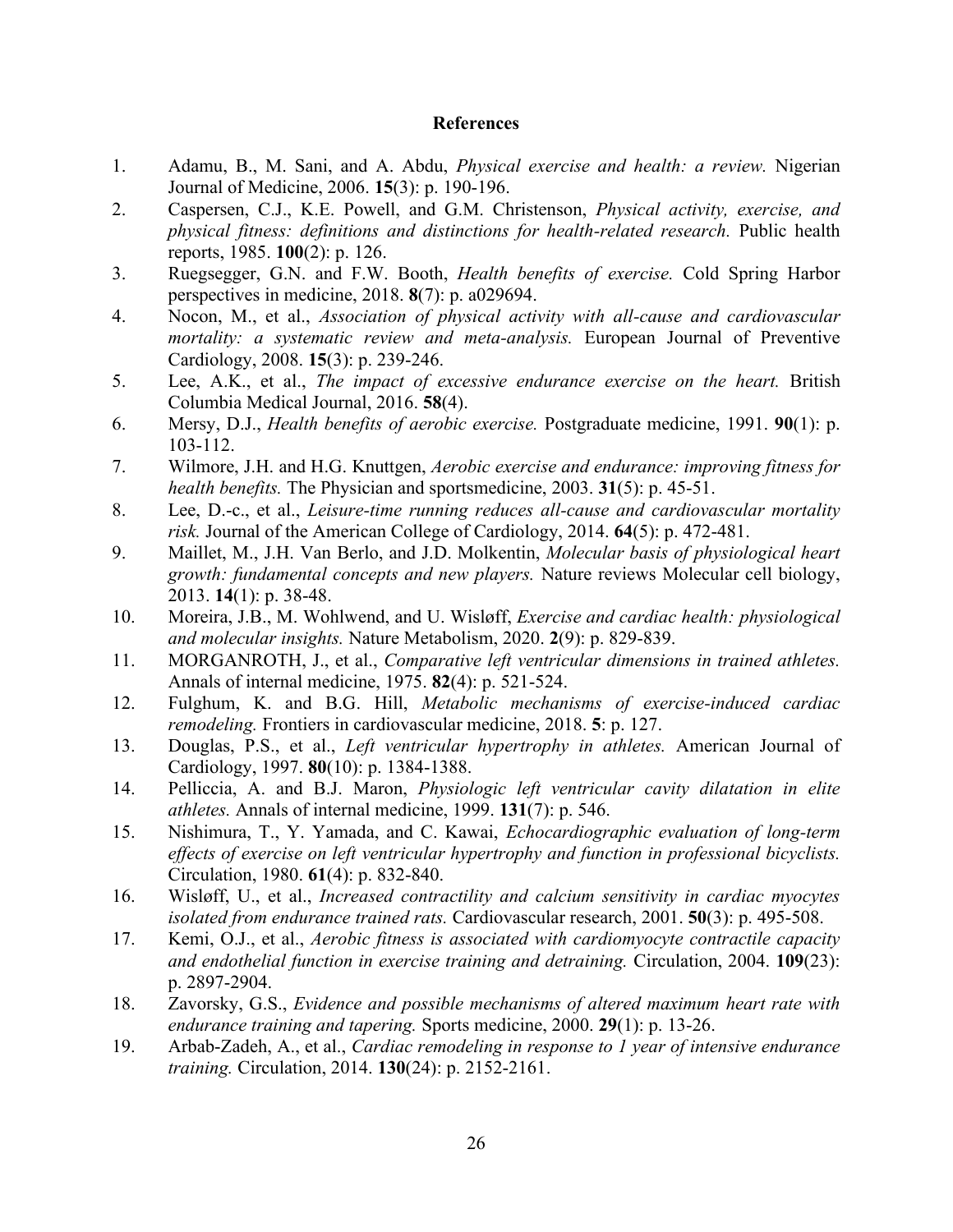- 20. Lavie, C.J., et al., *Exercise and the cardiovascular system: clinical science and cardiovascular outcomes.* Circulation research, 2015. **117**(2): p. 207-219.
- 21. Richardson, R.S., *Oxygen transport: air to muscle cell.* Medicine and science in sports and exercise, 1998. **30**(1): p. 53-59.
- 22. Mihl, C., W. Dassen, and H. Kuipers, *Cardiac remodelling: concentric versus eccentric hypertrophy in strength and endurance athletes.* Netherlands Heart Journal, 2008. **16**(4): p. 129-133.
- 23. McMullen, J.R., et al., *Phosphoinositide 3-kinase (p110α) plays a critical role for the induction of physiological, but not pathological, cardiac hypertrophy.* Proceedings of the National Academy of Sciences, 2003. **100**(21): p. 12355-12360.
- 24. Yu, J., et al., *Regulation of the p85/p110 phosphatidylinositol 3'-kinase: stabilization and inhibition of the p110alpha catalytic subunit by the p85 regulatory subunit.* Mol Cell Biol, 1998. **18**(3): p. 1379-87.
- 25. Ellison, G.M., et al., *Physiological cardiac remodelling in response to endurance exercise training: cellular and molecular mechanisms.* Heart, 2012. **98**(1): p. 5-10.
- 26. Weeks, K.L., et al., *Phosphoinositide 3-kinase p110α is a master regulator of exerciseinduced cardioprotection and PI3K gene therapy rescues cardiac dysfunction.* Circulation: Heart Failure, 2012. **5**(4): p. 523-534.
- 27. McMullen, J.R., et al., *Protective effects of exercise and phosphoinositide 3-kinase (p110α) signaling in dilated and hypertrophic cardiomyopathy.* Proceedings of the National Academy of Sciences, 2007. **104**(2): p. 612-617.
- 28. DeBosch, B., et al., *Akt1 is required for physiological cardiac growth.* Circulation, 2006. **113**(17): p. 2097-2104.
- 29. Matsui, T. and A. Rosenzweig, *Convergent signal transduction pathways controlling cardiomyocyte survival and function: the role of PI 3-kinase and Akt.* Journal of molecular and cellular cardiology, 2005. **38**(1): p. 63-71.
- 30. Latronico, M.V., et al., *Regulation of cell size and contractile function by AKT in cardiomyocytes.* Annals of the New York Academy of Sciences, 2004. **1015**(1): p. 250- 260.
- 31. Keith, C.T. and S.L. Schreiber, *PIK-related kinases: DNA repair, recombination, and cell cycle checkpoints.* Science, 1995. **270**(5233): p. 50-50.
- 32. Laplante, M. and D.M. Sabatini, *mTOR signaling in growth control and disease.* Cell, 2012. **149**(2): p. 274-93.
- 33. Beauloye, C., et al., *No-flow ischemia inhibits insulin signaling in heart by decreasing intracellular pH.* Circ Res, 2001. **88**(5): p. 513-9.
- 34. Kemi, O.J., et al., *Activation or inactivation of cardiac Akt/mTOR signaling diverges physiological from pathological hypertrophy.* Journal of cellular physiology, 2008. **214**(2): p. 316-321.
- 35. Shen, W.-H., et al., *Cardiac restricted overexpression of kinase-dead mammalian target of rapamycin (mTOR) mutant impairs the mTOR-mediated signaling and cardiac function.* Journal of Biological Chemistry, 2008. **283**(20): p. 13842-13849.
- 36. Liao, J., et al., *Regulation of mTOR pathway in exercise-induced cardiac hypertrophy.* International journal of sports medicine, 2015. **36**(05): p. 343-350.
- 37. Cabane, C., et al., *The p38 pathway regulates Akt both at the protein and transcriptional activation levels during myogenesis.* Cellular signalling, 2004. **16**(12): p. 1405-1415.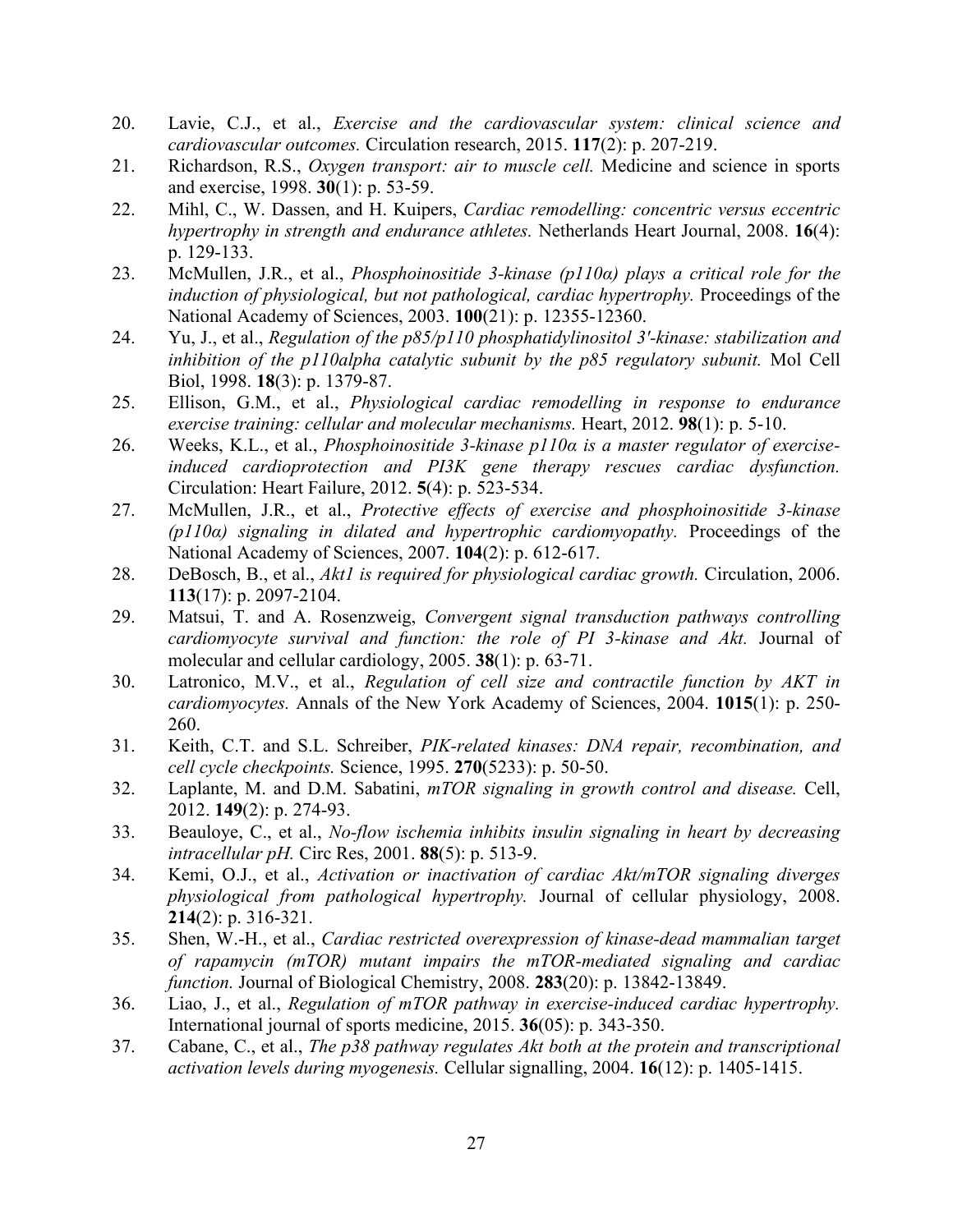- 38. Liu, J., et al., *JNK-dependent Stat3 phosphorylation contributes to Akt activation in response to arsenic exposure.* Toxicological sciences, 2012. **129**(2): p. 363-371.
- 39. Souza, K., et al., *Arsenite activation of PI3K/AKT cell survival pathway is mediated by p38 in cultured human keratinocytes.* Molecular Medicine, 2001. **7**(11): p. 767-772.
- 40. Min, K., A. Lawan, and A.M. Bennett, *Loss of MKP-5 promotes myofiber survival by activating STAT3/Bcl-2 signaling during regenerative myogenesis.* Skelet Muscle, 2017. **7**(1): p. 21.
- 41. Santos, S.D., P.J. Verveer, and P.I. Bastiaens, *Growth factor-induced MAPK network topology shapes Erk response determining PC-12 cell fate.* Nature cell biology, 2007. **9**(3): p. 324-330.
- 42. Chen, Z., et al., *MAP kinases.* Chemical reviews, 2001. **101**(8): p. 2449-2476.
- 43. Saleem, A., H.N. Carter, and D.A. Hood, *p53 is necessary for the adaptive changes in cellular milieu subsequent to an acute bout of endurance exercise.* American Journal of Physiology-Cell Physiology, 2014. **306**(3): p. C241-C249.
- 44. Ludlow, A.T., et al., *Acute exercise activates p38 MAPK and increases the expression of telomere*‐*protective genes in cardiac muscle.* Experimental physiology, 2017. **102**(4): p. 397-410.
- 45. Iemitsu, M., et al., *Activation pattern of MAPK signaling in the hearts of trained and untrained rats following a single bout of exercise.* Journal of applied physiology, 2006. **101**(1): p. 151-163.
- 46. Boluyt, M., et al., *Activation of JNK in rat heart by exercise: effect of training.* American Journal of Physiology-Heart and Circulatory Physiology, 2003. **285**(6): p. H2639-H2647.
- 47. Marshall, K.D., et al., *Heart failure with preserved ejection fraction: chronic lowintensity interval exercise training preserves myocardial O2 balance and diastolic function.* Journal of Applied Physiology, 2013. **114**(1): p. 131-147.
- 48. Boyer, J.G., et al., *ERK1/2 signaling induces skeletal muscle slow fiber-type switching and reduces muscular dystrophy disease severity.* JCI insight, 2019. **4**(10).
- 49. Soulsby, M. and A.M. Bennett, *Physiological signaling specificity by protein tyrosine phosphatases.* Physiology, 2009. **24**(5): p. 281-289.
- 50. Shi, H., et al., *Improved regenerative myogenesis and muscular dystrophy in mice lacking Mkp5.* The Journal of clinical investigation, 2013. **123**(5): p. 2064-2077.
- 51. Zhong, C., et al., *MAP Kinase Phosphatase-5 Deficiency Protects Against Pressure Overload-Induced Cardiac Fibrosis.* Frontiers in immunology, 2021. **12**.
- 52. Hellsten, Y. and M. Nyberg, *Cardiovascular Adaptations to Exercise Training.* Compr Physiol, 2015. **6**(1): p. 1-32.
- 53. Zhong, C., et al., *MAP Kinase Phosphatase-5 Deficiency Protects Against Pressure Overload-Induced Cardiac Fibrosis.* Front Immunol, 2021. **12**: p. 790511.
- 54. Schaefer, V.I., M.I. Talan, and O. Shechtman, *The effect of exercise training on cold tolerance in adult and old C57BL/6J mice.* The Journals of Gerontology Series A: Biological Sciences and Medical Sciences, 1996. **51**(1): p. B38-B42.
- 55. McMullen, J.R., et al., *Phosphoinositide 3-kinase(p110alpha) plays a critical role for the induction of physiological, but not pathological, cardiac hypertrophy.* Proc Natl Acad Sci U S A, 2003. **100**(21): p. 12355-60.
- 56. Weeks, K.L., et al., *Phosphoinositide 3-kinase p110α is a master regulator of exerciseinduced cardioprotection and PI3K gene therapy rescues cardiac dysfunction.* Circ Heart Fail, 2012. **5**(4): p. 523-34.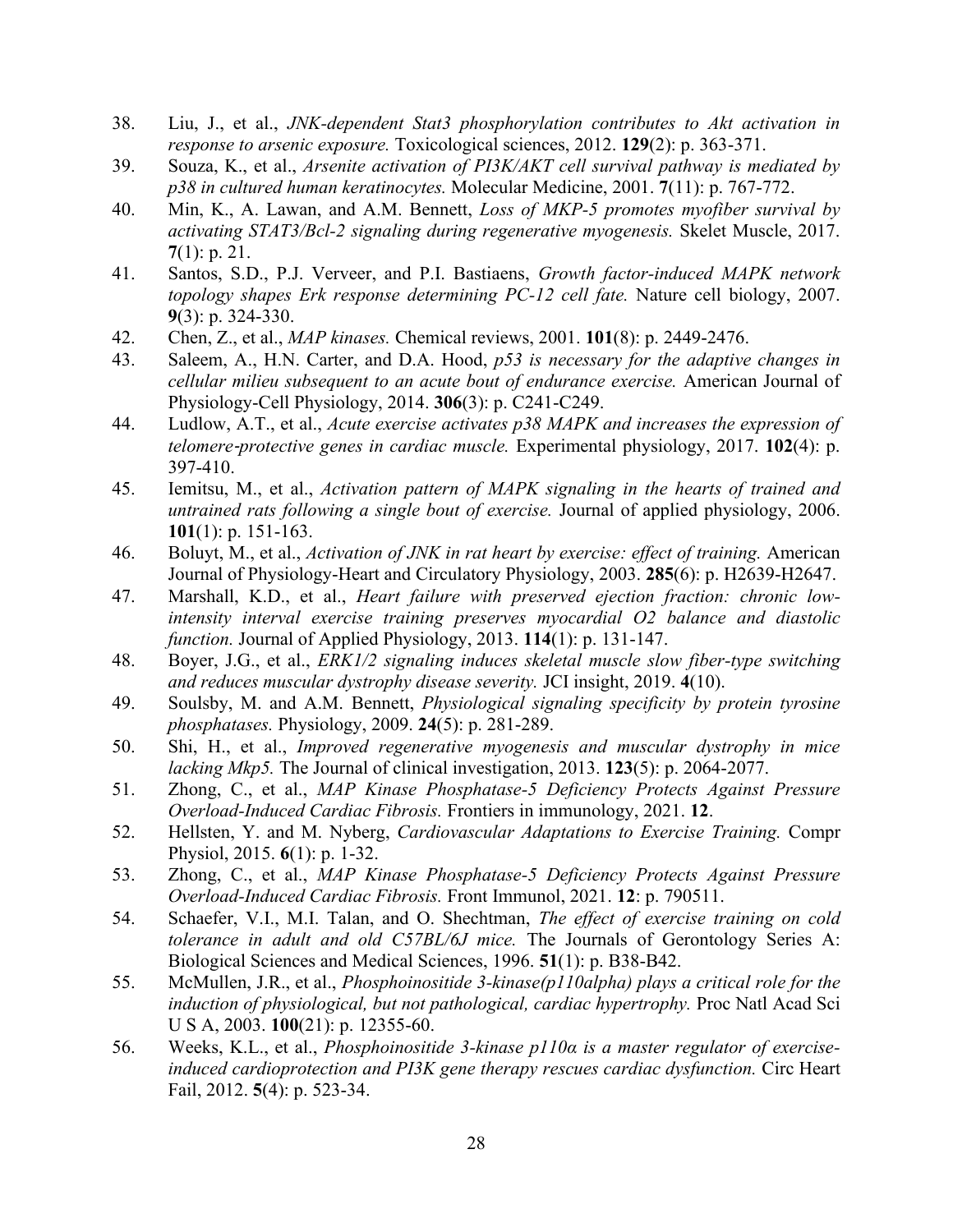- 57. Dugourd, C.l., et al., *Akt is a major downstream target of PI3-kinase involved in angiotensin II–induced proliferation.* Hypertension, 2003. **41**(4): p. 882-890.
- 58. Weeks, K.L., et al., *The IGF1-PI3K-Akt Signaling Pathway in Mediating Exercise-Induced Cardiac Hypertrophy and Protection.* Adv Exp Med Biol, 2017. **1000**: p. 187- 210.
- 59. Liao, J., et al., *Regulation of mTOR Pathway in Exercise-induced Cardiac Hypertrophy.* Int J Sports Med, 2015. **36**(5): p. 343-50.
- 60. Pelozin, B.R.A., et al., *mTOR signaling-related microRNAs as cardiac hypertrophy modulators in high-volume endurance training.* J Appl Physiol (1985), 2022. **132**(1): p. 126-139.
- 61. Medeiros, C., et al., *Exercise training reduces insulin resistance and upregulates the mTOR/p70S6k pathway in cardiac muscle of diet*‐*induced obesity rats.* Journal of cellular physiology, 2011. **226**(3): p. 666-674.
- 62. Kramer, H. F., & Goodyear, L. J. (2007). Exercise, MAPK, and NF-κB signaling in skeletal muscle. *Journal of applied physiology*, *103*(1), 388-395.
- 63. Johnson, G. L., & Lapadat, R. (2002). Mitogen-activated protein kinase pathways mediated by ERK, JNK, and p38 protein kinases. *Science*, *298*(5600), 1911-1912.
- 64. Takahashi, R., Asai, T., Murakami, H., Murakami, R., Tsuzuki, M., Numaguchi, Y., Matsui, H., Murohara, T., & Okumura, K. (2007). Pressure overload-induced cardiomyopathy in heterozygous carrier mice of carnitine transporter gene mutation. *Hypertension (Dallas, Tex. : 1979)*, *50*(3), 497–502. https://doi.org/10.1161/HYPERTENSIONAHA.107.088609
- 65. Giordano, F. J. (2005). Oxygen, oxidative stress, hypoxia, and heart failure. *The Journal of clinical investigation*, *115*(3), 500-508.
- 66. Dias KA, Link MS, Levine BD. Exercise Training for Patients With Hypertrophic Cardiomyopathy: JACC Review Topic of the Week. Journal of the American College of Cardiology. 2018 Sep;72(10):1157-1165. DOI: 10.1016/j.jacc.2018.06.054. PMID: 30165987.
- 67. Parry-Williams, G., & Sharma, S. (2020). The effects of endurance exercise on the heart: panacea or poison? Nature Reviews Cardiology, 17(7), 402-412.
- 68. Fenning, A., Harrison, G., Dwyer, D., Rose'Meyer, R., & Brown, L. (2003). Cardiac adaptation to endurance exercise in rats. Mol Cell Biochem, 251(1-2), 51-59. https://doi.org/10.1007/978-1-4419-9238-3\_8
- 69. Boluyt, M., Loyd, A., Roth, M., Randall, M., & Song, E. (2003). Activation of JNK in rat heart by exercise: effect of training. American Journal of Physiology-Heart and Circulatory Physiology, 285(6), H2639-H2647.
- 70. Sananbenesi, F., Fischer, A., Schrick, C., Spiess, J., & Radulovic, J. (2002). Phosphorylation of hippocampal Erk-1/2, Elk-1, and p90-Rsk-1 during contextual fear conditioning: interactions between Erk-1/2 and Elk-1. Molecular and Cellular Neuroscience, 21(3), 463-476.
- 71. Ruppert, C., Deiss, K., Herrmann, S., Vidal, M., Oezkur, M., Gorski, A., . . . Lorenz, K. (2013). Interference with ERKThr188 phosphorylation impairs pathological but not physiological cardiac hypertrophy. Proceedings of the National Academy of Sciences, 110(18), 7440-7445.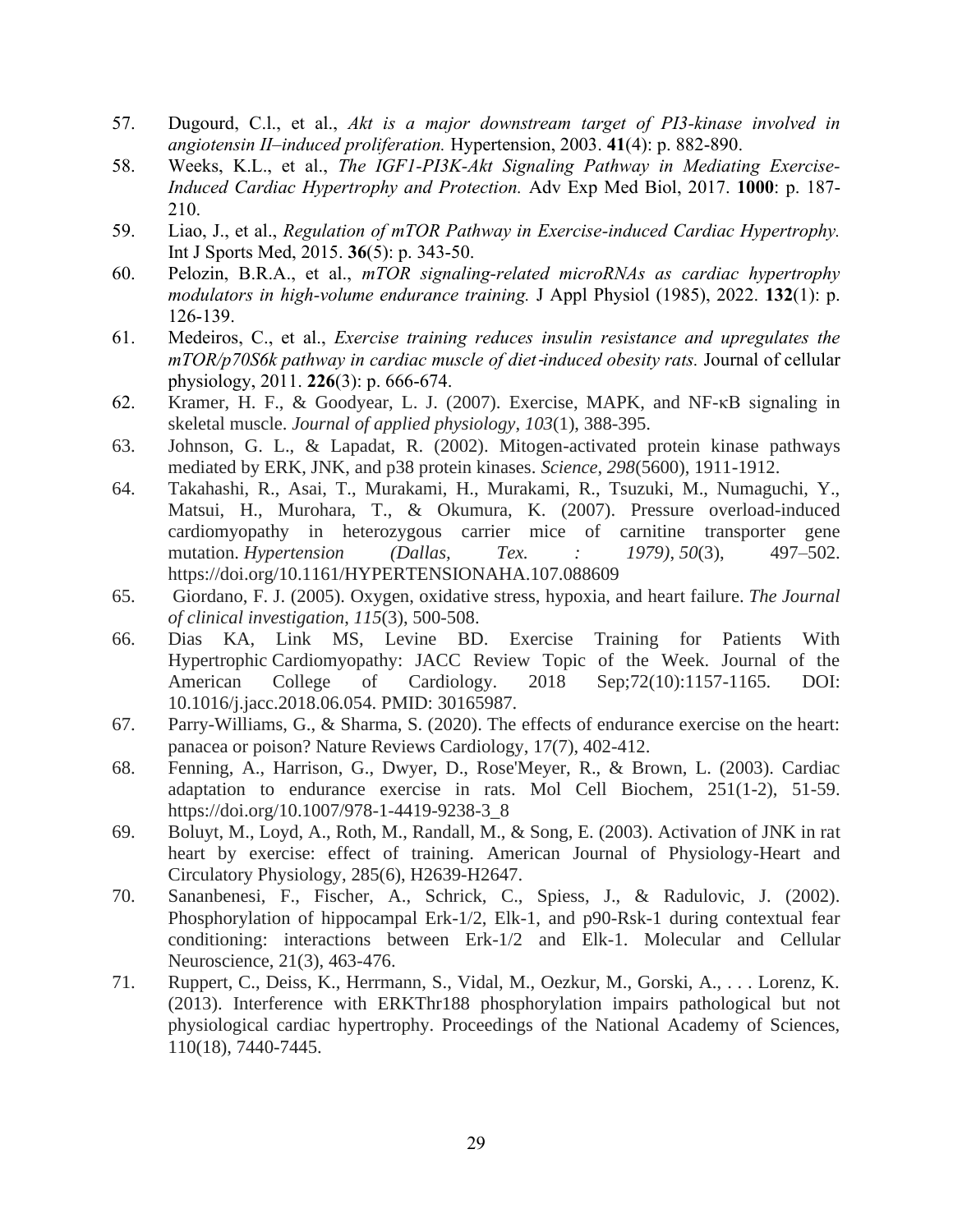- 72. Angeloni, C., Motori, E., Fabbri, D., Malaguti, M., Leoncini, E., Lorenzini, A., & Hrelia, S. (2011). H2O2 preconditioning modulates phase II enzymes through p38 MAPK and PI3K/Akt activation. Am J Physiol Heart Circ Physiol, 300(6), H2196-2205. <https://doi.org/10.1152/ajpheart.00934.2010>
- 73. Angeloni, C., Motori, E., Fabbri, D., Malaguti, M., Leoncini, E., Lorenzini, A., & Hrelia, S. (2011). H2O2 preconditioning modulates phase II enzymes through p38 MAPK and PI3K/Akt activation. Am J Physiol Heart Circ Physiol, 300(6), H2196-2205. https://doi.org/10.1152/ajpheart.00934.2010
- 74. Ma, Z., Qi, J., Meng, S., Wen, B., & Zhang, J. (2013). Swimming exercise traininginduced left ventricular hypertrophy involves microRNAs and synergistic regulation of the PI3K/AKT/mTOR signaling pathway. European journal of applied physiology, 113(10), 2473-2486.
- 75. Kim, Y.-K., Kim, S.-J., Yatani, A., Huang, Y., Castelli, G., Vatner, D. E., . . . Zieba, R. (2003). Mechanism of enhanced cardiac function in mice with hypertrophy induced by overexpressed Akt. Journal of Biological Chemistry, 278(48), 47622-47628.
- 76. Ma, Z., Qi, J., Meng, S., Wen, B., & Zhang, J. (2013). Swimming exercise traininginduced left ventricular hypertrophy involves microRNAs and synergistic regulation of the PI3K/AKT/mTOR signaling pathway. European journal of applied physiology, 113(10), 2473-2486.
- 77. Fang, Y., Vilella-Bach, M., Bachmann, R., Flanigan, A., & Chen, J. (2001). Phosphatidic acid-mediated mitogenic activation of mTOR signaling. Science, 294(5548), 1942-1945. https://doi.org/10.1126/science.1066015
- 78. Balasubramanian, S., Johnston, R. K., Moschella, P. C., Mani, S. K., Tuxworth, W. J., Jr., & Kuppuswamy, D. (2009). mTOR in growth and protection of hypertrophying myocardium. Cardiovasc Hematol Agents Med Chem, 7(1), 52-63. https://doi.org/10.2174/187152509787047603
- 79. Yoshizawa, F., Sekizawa, H., Hirayama, S., Yamazaki, Y., Nagasawa, T., & Sugahara, K. (2004). Tissue-specific regulation of 4E-BP1 and S6K1 phosphorylation by αketoisocaproate. Journal of nutritional science and vitaminology, 50(1), 56-60.
- 80. Fernandes, T., Soci, Ú. P., Melo, S. F., Alves, C. R., & Oliveira, E. M. (2012). Signaling pathways that mediate skeletal muscle hypertrophy: effects of exercise training. In Skeletal Muscle-From Myogenesis to Clinical Relations. IntechOpen.
- 81. Spiering, B. A., Kraemer, W. J., Anderson, J. M., Armstrong, L. E., Nindl, B. C., Volek, J. S., . . . Hatfield, D. L. (2008). Effects of elevated circulating hormones on resistance exercise-induced Akt signaling. Medicine and science in sports and exercise, 40(6), 1039.
- 82. Medeiros, C., Frederico, M. J., da Luz, G., Pauli, J. R., Silva, A. S., Pinho, R. A., . . . De Souza, C. T. (2011). Exercise training reduces insulin resistance and upregulates the mTOR/p70S6k pathway in cardiac muscle of diet-induced obesity rats. J Cell Physiol, 226(3), 666-674. https://doi.org/10.1002/jcp.22387
- 83. Schaible, T. F., & Scheuer, J. (1985). Cardiac adaptations to chronic exercise. Progress in cardiovascular diseases, 27(5), 297-324.
- 84. Eijsvogels, T. M., Fernandez, A. B., & Thompson, P. D. (2016). Are There Deleterious Cardiac Effects of Acute and Chronic Endurance Exercise? Physiol Rev, 96(1), 99-125. https://doi.org/10.1152/physrev.00029.2014